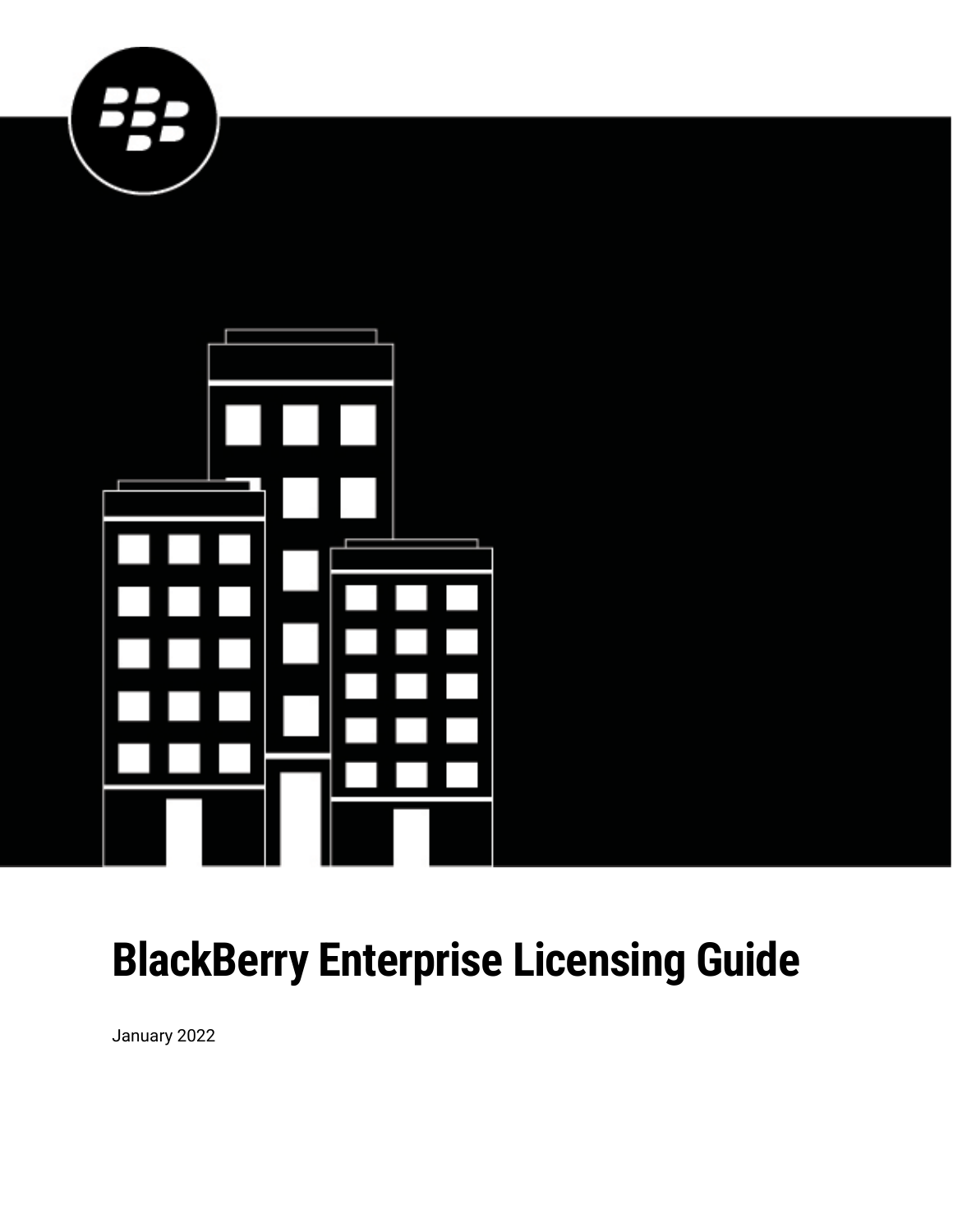### **Contents**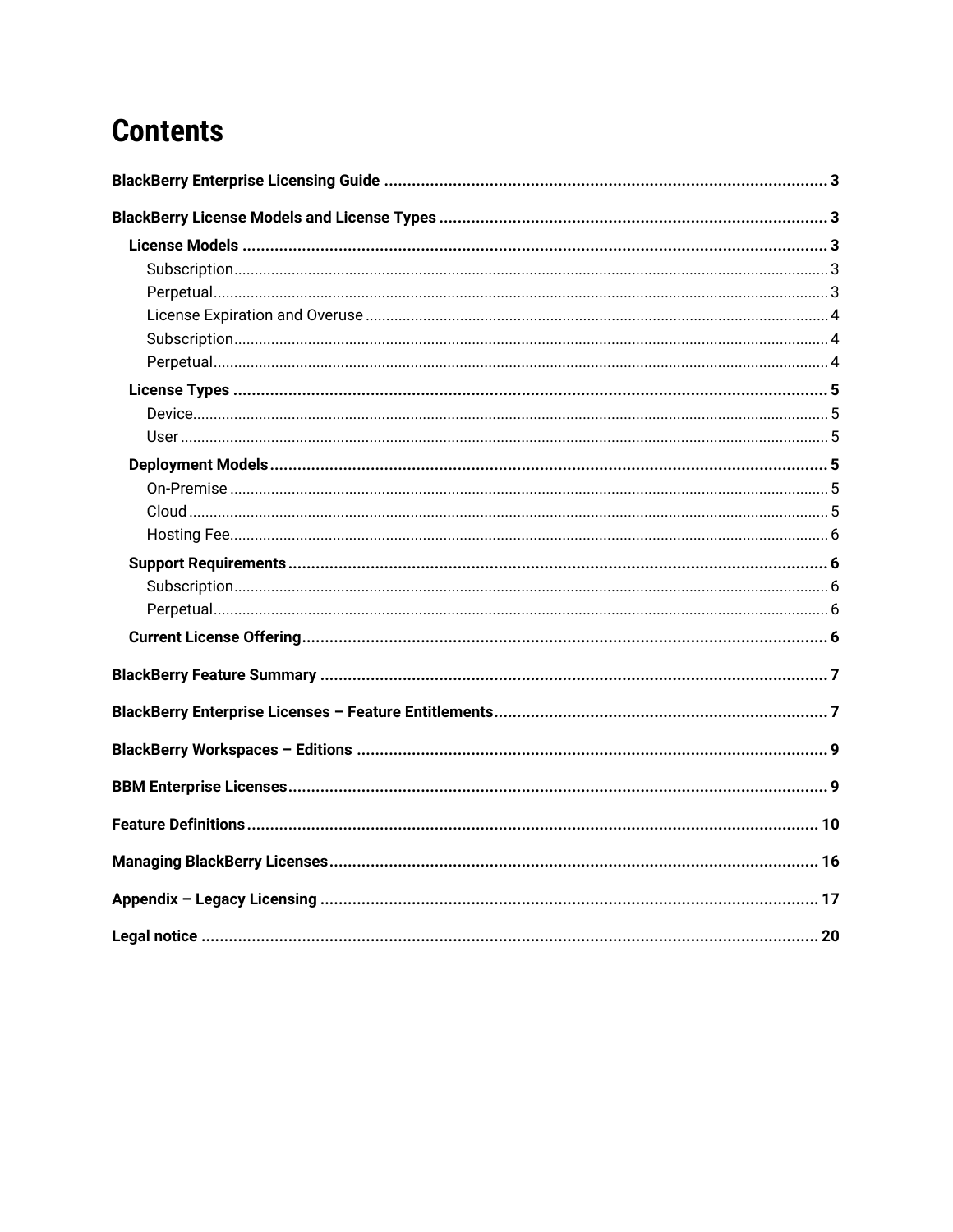# <span id="page-2-0"></span>**BlackBerry Enterprise Licensing Guide**

The information contained within this guide pertains to BlackBerry Software licensed pursuant to the terms and conditions of the BlackBerry Solution License Agreement (the "BBSLA" which is available at: [https://www.blackberry.com/us/en/legal/blackberry-solution-license-agreement\)](https://www.blackberry.com/us/en/legal/blackberry-solution-license-agreement) or written Master Agreement if one has been negotiated directly with BlackBerry. Capitalized terms not defined in this Guide shall have the meaning ascribed to them in the BBSLA.

The consoles and services for BlackBerry Software may provide access to features that require additional licenses. It is the customer's responsibility to ensure that they have the appropriate licenses to use any part of the BlackBerry Software features prior to downloading and/or use. In the event, customer downloads and/or uses any unlicensed features, customer will be obligated to pay for such additional features in accordance with the terms of the applicable license agreement. Contact your BlackBerry Account Manager if you have any questions.

## <span id="page-2-1"></span>**BlackBerry License Models and License Types**

BlackBerry Software is licensed to a customer based on a license model with a defined license type, which is used to measure the number of licenses required. BlackBerry offers the following license models:

### <span id="page-2-2"></span>**License Models**

#### <span id="page-2-3"></span>**Subscription**

This is a term-based license model that restricts the BlackBerry Software licensed based on the license type, quantity and term.

There are three types of subscription licenses:

- **Paid subscription**: Licenses issued to customers for a term (the minimum is twelve months) for a specific quantity of licenses.
- **Trial license**: Used for evaluation of BlackBerry Software prior to a purchase. These licenses are limited in quantity and term. The maximum term of a Trial license is 60-days, unless otherwise agreed in writing.
- **Temporary license**: Used primarily by BlackBerry's Technical Support Services team, to provide a temporary license under certain circumstances at BlackBerry's sole discretion. These licenses are limited in quantity and term.

#### <span id="page-2-4"></span>**Perpetual**

The perpetual license model grants the customer a perpetual license right to use the BlackBerry Software. The customer's right to use the BlackBerry Software is not limited by time, only by the quantity of licenses purchased. Under the perpetual license model the entitlement to BlackBerry Technical Support Services for the BlackBerry Software is sold separately.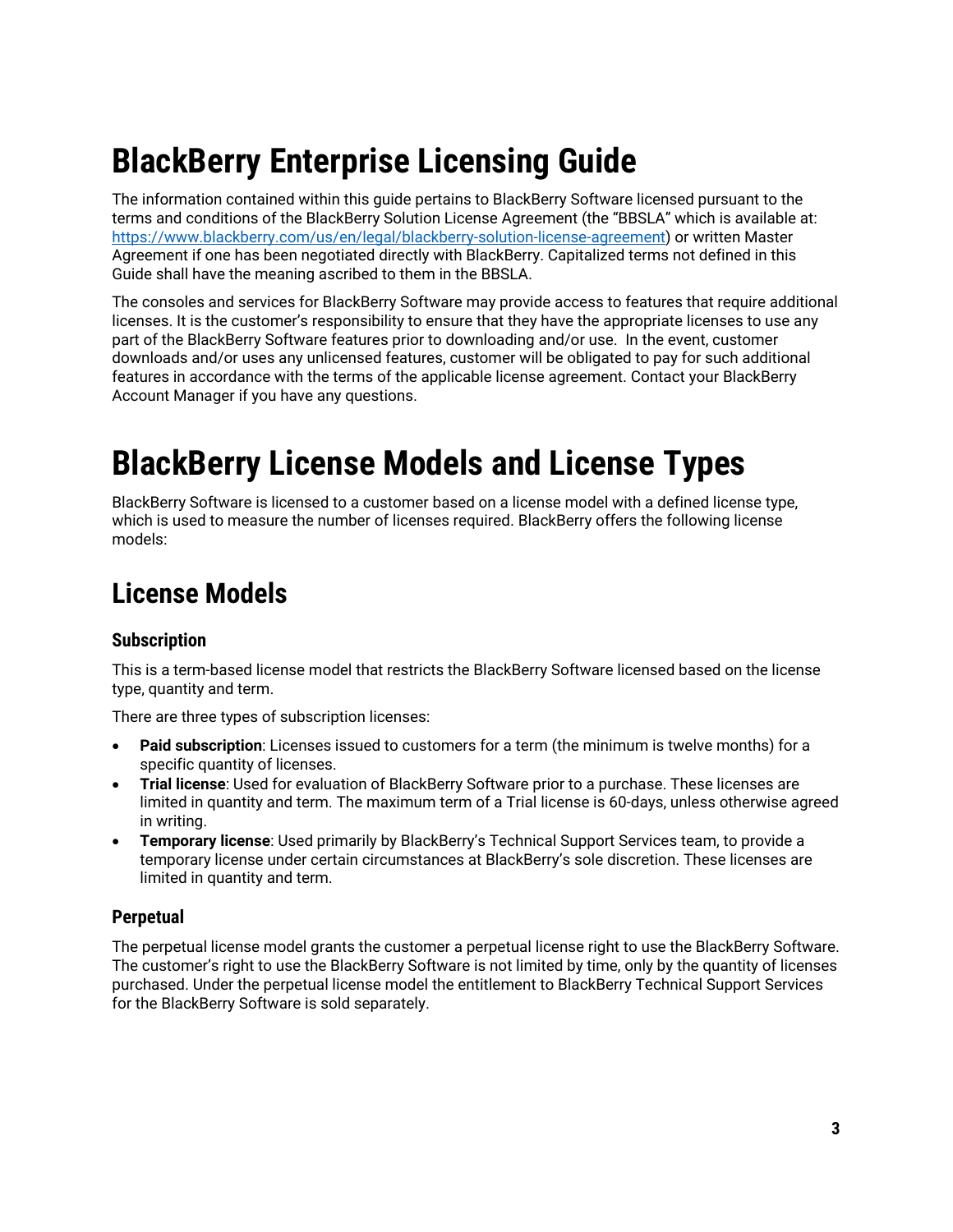#### <span id="page-3-0"></span>**License Expiration and Overuse**

#### <span id="page-3-1"></span>**Subscription**

If a customer is found to have provisioned User or Device licenses (described more fully below) in excess of its entitlement, the customer shall, among other things, pay to BlackBerry any additional amounts due based on BlackBerry's then current price list.

Upon the expiration of a BlackBerry Software subscription term the customer may elect to renew the subscription based on the quantity of license types needed in the new term or deprovision all Users prior to the expiration of the current term. If a customer fails to extend its subscription term and a BlackBerry usage report indicates there are licenses provisioned after the expiration, in order to reinstate the subscription licenses, and the associated BlackBerry Technical Support Services, BlackBerry must receive and accept an order from customer (either directly, or through a channel partner) for a new subscription and such order shall include the Lapsed Fee and the Subscription Reinstatement Fee outlined as follows:

- (A) "**Lapsed Fee**" is the subscription license fee for the period beginning on the day following the applicable subscription expiration date to the current date, calculated on a pro-rated basis rounded up to the nearest month, at the then-current MSRP; and
- (B) "**Subscription Reinstatement Fee**" is the greater of: (i) fifty percent (50%) of the Lapsed Fee; or (ii) \$1,000 USD.

#### <span id="page-3-2"></span>**Perpetual**

If the customer has perpetual licenses and a BlackBerry usage report indicates there are licenses provisioned in excess of its entitlement, the customer is required to purchase a subscription license for a minimum twelve-month term for all licenses reported as overallocated.

If a customer's BlackBerry Technical Support subscription for its perpetual licenses expires and the customer elects not to renew, BlackBerry will cease providing BlackBerry Technical Support services and other benefits associated with such services (as described in the BlackBerry Technical Support Services Program Description available at [https://www.blackberry.com/supportprogramdescriptions\)](https://www.blackberry.com/supportprogramdescriptions) as of the expiration date.

To reinstate the applicable BlackBerry Technical Support Services, the customer must, in addition to entering into a new BlackBerry Technical Support Services subscription, pay the Back Support Fee and the Reinstatement Fee outlined as follows:

- (A) "**Back Support Fee**" is the BlackBerry Technical Support Services fee associated with the perpetual licenses for the period beginning on the day following the applicable subscription expiration date to the current date, calculated on a pro-rated basis and rounded up to the nearest month, at the then-current MSRP; and
- (B) "**Reinstatement Fee**" is the greater of: (i) fifty percent (50%) of the Back Support Fee; or (i) \$1,000 USD.

When a BlackBerry Technical Support Services subscription has lapsed, unless and until BlackBerry accepts an order to reinstate customer's BlackBerry Technical Support Services (either directly, or through a channel partner) which includes the Back Support Fee and the Reinstatement Fee, BlackBerry shall not be obligated to provide BlackBerry Technical Support Services to the customer.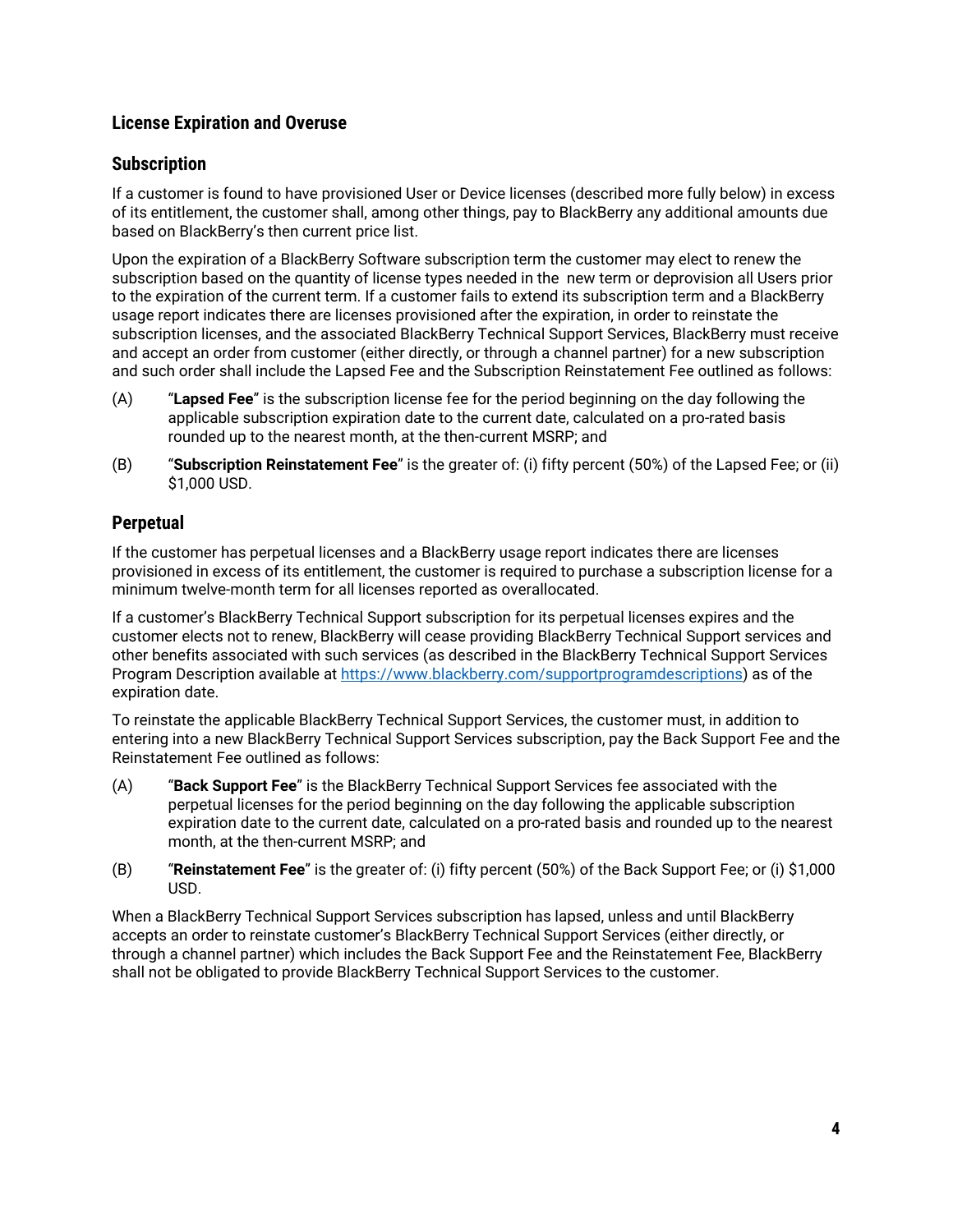### <span id="page-4-0"></span>**License Types**

The license models above are licensed utilizing the following license types:

#### <span id="page-4-1"></span>**Device**

A "Device", in the context of a "device-based license", is a uniquely identifiable electronic device such as a phone, laptop, desktop, server. network appliance, and so on. These devices may be physical or virtual. If they are clones/duplicates/copies, each instance counts as one device. Each device consumes one (1) license when counting device-based licenses.

#### <span id="page-4-2"></span>**User**

A "User" in the context of a "user-based license" is a unique digital identifier (for example, a customer's corporate email address or domain account, or a BlackBerry-generated identifier). Each user consumes one license when counting user-based licenses. If the concept of a "user" is not applicable, meaning the BlackBerry Software or BlackBerry Service applies at the device level, then user-based licenses may be consumed as follows:

- Licenses for BlackBerry Unified Endpoint Management (UEM) solutions are limited to five (5) devices per user license.
- Licenses for BlackBerry Unified Endpoint Security (UES) solutions are limited to two (2) devices for user license. Product examples include BlackBerry Protect and BlackBerry Optics.
- Licenses for Samsung KNOX Workspace are limited to one (1) device per user license.

A user will be considered "**provisioned**" where the user is assigned the ability to access the BlackBerry Software or BlackBerry Service.

A customer's license usage of the BlackBerry Software is counted by measuring the number of provisioned users to determine whether a customer has exceeded or is within the number of licenses it has purchased pursuant to an accepted BlackBerry order.

User-based licenses cannot be shared between users. A license may be reassigned from a user by deprovisioning the user from all BlackBerry product and BlackBerry service functionality and entitlements. This will release the license that can then be assigned to a new user. If the customer fails to properly deprovision the original user before reassigning the license, then two licenses will be consumed.

Please note: A Workspace user-based license model requires a license for all internal users. An internal user is an employee or contractor. For each internal user license, the customer is granted the right to use BlackBerry Workspace licenses for external use for up to twenty (20) external users

### <span id="page-4-3"></span>**Deployment Models**

#### <span id="page-4-4"></span>**On-Premise**

BlackBerry Software is installed on customer site and the customer is responsible for hosting and maintaining the service.

#### <span id="page-4-5"></span>**Cloud**

BlackBerry Software is hosted and maintained by BlackBerry via cloud services. Subscription and perpetual licenses may be used in a Cloud deployment however an additional cloud hosting fee is required for each license.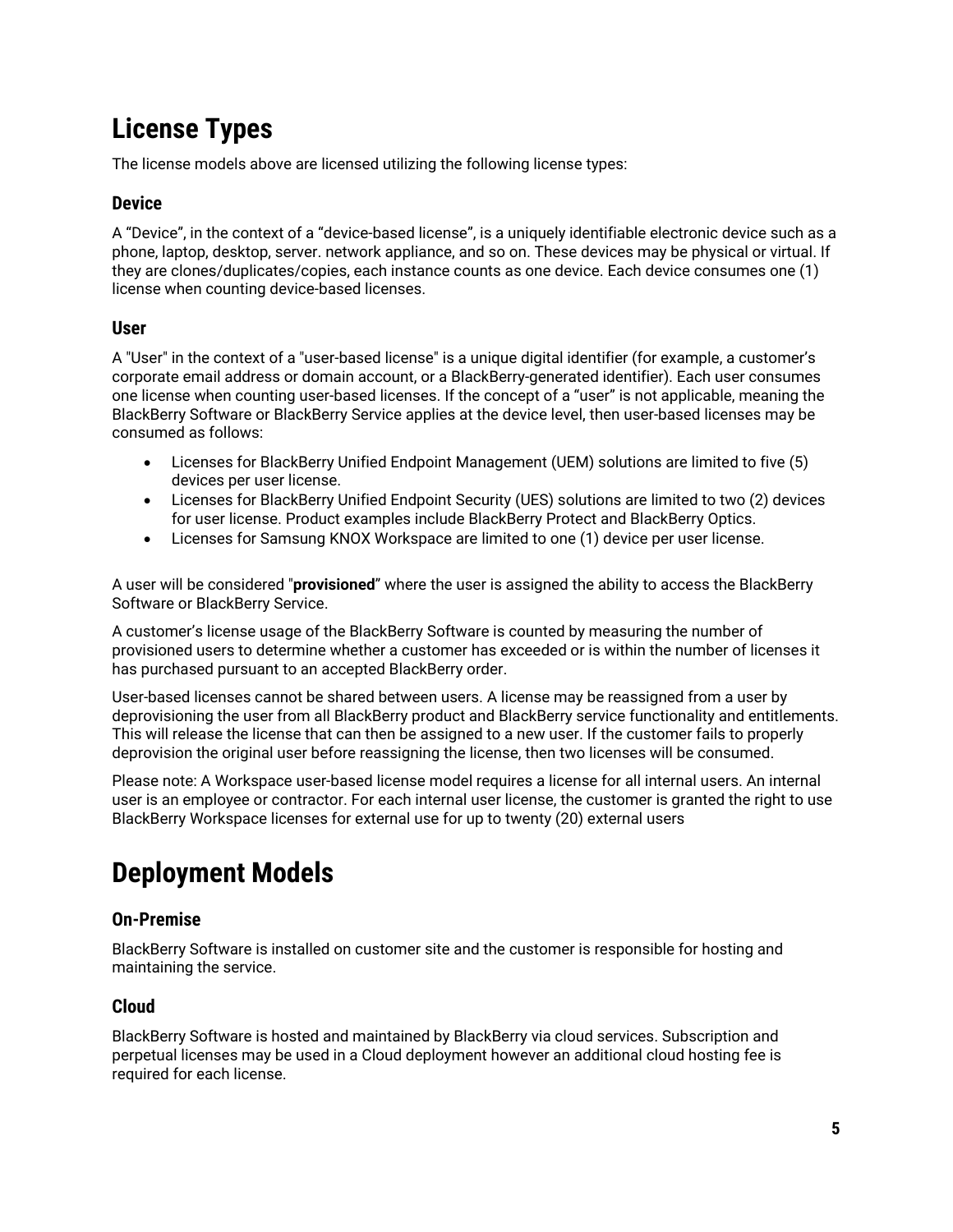#### <span id="page-5-0"></span>**Hosting Fee**

BlackBerry charges a fee to host BlackBerry Software and Services on behalf of a customer. If customers utilize their own or other 3rd party infrastructure to host the BlackBerry Software or Service, no fee is charged.

### <span id="page-5-1"></span>**Support Requirements**

#### <span id="page-5-2"></span>**Subscription**

BlackBerry Software Assurance (as defined in the BlackBerry Technical Support Services Program Description, available here: https://www.blackberry.com/supportprogramdescriptions) is included with subscription licenses and provides upgrade and update rights for BlackBerry Software to ensure that customers have continuous access to the latest features and functionality. Please refer to the BlackBerry Technical Support Services Program Description for additional information on the BlackBerry Technical Support Services available.

#### <span id="page-5-3"></span>**Perpetual**

- BlackBerry Technical Support Services are required at the time of purchase of new perpetual licenses (for a minimum 1 year term) and includes access to BlackBerry's network operations center which may be required in order to utilize certain features and functionality of the BlackBerry Software.
- Absent an active BlackBerry Technical Support Services subscription, a customer with a perpetual license may experience degradation of certain features and functionality of BlackBerry Software.
- BlackBerry Technical Support Services are required for all provisioned perpetual license . The customer cannot elect to maintain BlackBerry Technical Support Services on only a portion of its licenses.
- If there is a lapse in the support for a perpetual license it may be reinstated by paying the Back Support Fee and Reinstatement Fee (as outlined above).
- If the customer has a portion of perpetual licenses not covered by BlackBerry Technical Support Services, the next time the BlackBerry Software is upgraded, the portion of perpetual licenses not covered by BlackBerry Technical Support Services will not show in their UEM console and the licenses will not be available for consumption.
- Perpetual licenses that are not covered by BlackBerry Technical Support Services may continue to be utilized provided the version of BlackBerry Software does not exceed the version of the license at the time support expired.
- Perpetual licenses are not available for use with BlackBerry hosted cloud services -- for example, UEM Cloud – unless:
	- $\circ$  The perpetual licenses are covered by a BlackBerry Technical Support Services subscription<br> $\circ$  The customer has purchased a corresponding BlackBerry cloud hosting fee subscription for
	- The customer has purchased a corresponding BlackBerry cloud hosting fee subscription for those perpetual licenses
- In the event either of the BlackBerry Technical Support Services or cloud hosting fee subscriptions expire, the perpetual licenses will no longer be available for use with BlackBerry hosted cloud services.

### <span id="page-5-4"></span>**Current License Offering**

BlackBerry currently offers term-based subscription licensing for BlackBerry Software and Services. Customers who have previously purchased perpetual licenses may continue to use them; however, netnew perpetual licenses purchases are no longer available.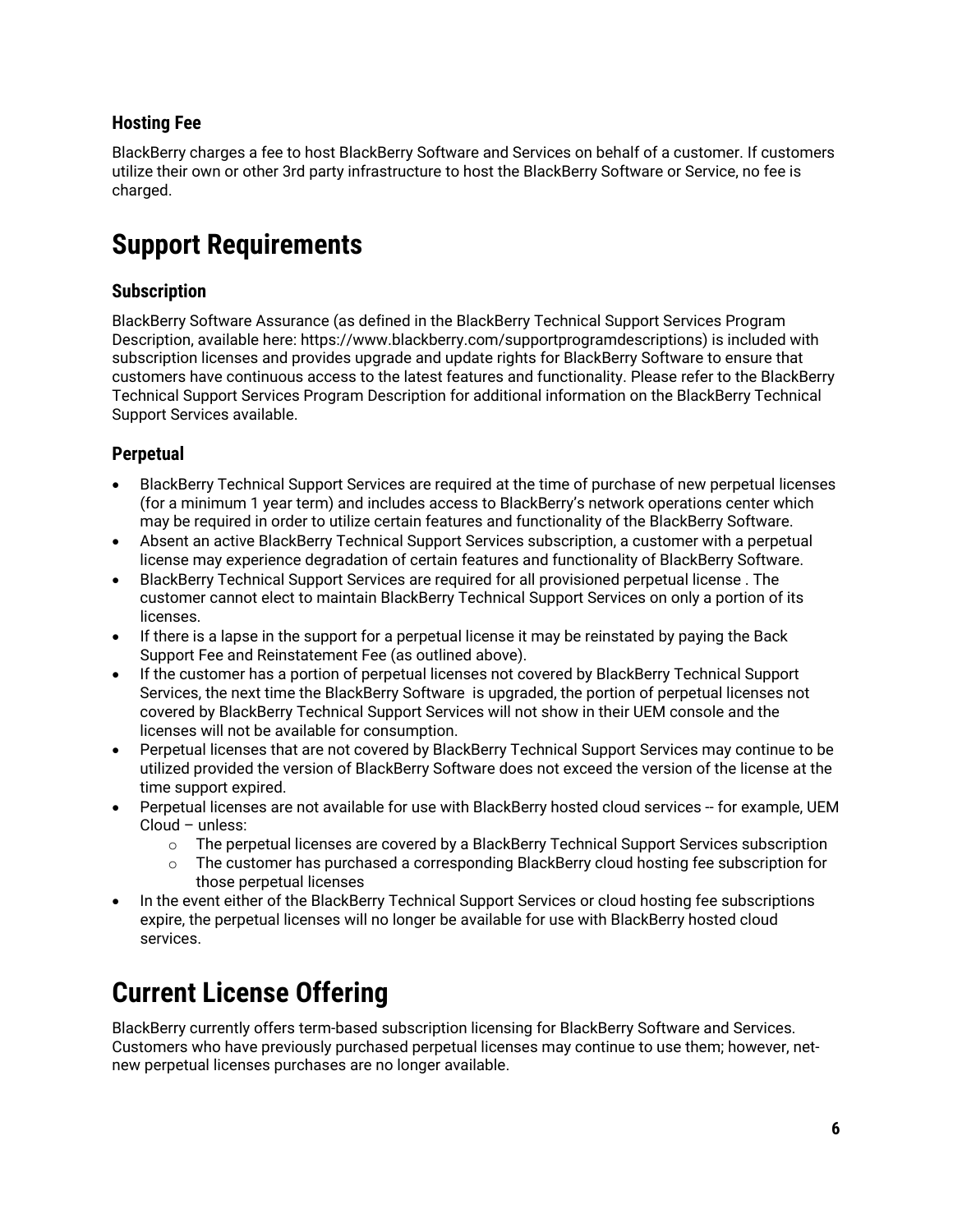# <span id="page-6-0"></span>**BlackBerry Feature Summary**

The following table shows the features available in the standard BlackBerry Software and Service licenses. Prior to the deployment of any features within a BlackBerry solution a customer should review these tables to ensure they have the proper license entitlements necessary to support the features to be deployed.

### <span id="page-6-1"></span>**BlackBerry Enterprise Licenses – Feature Entitlements**

Definitions for each feature, including each of the standard and enhanced device activations, can be found below starting [on page 9.](#page-9-0)

| <b>Feature</b>                                 | <b>Spark Suite</b> | <b>Cyber Suite</b>       | <b>UEM Suite</b> | Limitless                | Freedom                    | UEM Express              | <b>Choice</b>            |
|------------------------------------------------|--------------------|--------------------------|------------------|--------------------------|----------------------------|--------------------------|--------------------------|
| <b>BlackBerry Protect</b>                      | $\mathbf v$        | V                        | ÷,               | $\overline{\phantom{a}}$ | ÷,                         | $\sim$                   |                          |
| <b>BlackBerry Persona</b>                      | V                  | V                        | ÷,               | ä,                       | L.                         | L.                       |                          |
| <b>BlackBerry Optics</b>                       | V                  | $\mathbf v$              | L.               |                          | L.                         | L.                       |                          |
| Standard device activations                    | V                  | $\overline{a}$           | V                | ✓                        | ✓                          | V                        | V                        |
| <b>BlackBerry App Store</b>                    | V                  | $\overline{\phantom{a}}$ | V                | ✓                        | $\boldsymbol{\nu}$         | V                        | $\overline{\mathbf{v}}$  |
| <b>BlackBerry Access</b>                       | V                  | $\overline{a}$           | V                | ✓                        | ✓                          | $\checkmark$             | V                        |
| <b>BlackBerry Secure Gateway Service (iOS)</b> | V                  | $\sim$                   | V                | ✓                        | ✓                          | $\checkmark$             | ✔                        |
| <b>BlackBerry Tasks</b>                        | V                  | $\overline{\phantom{a}}$ | V                | ✓                        | ✓                          | $\checkmark$             | ✔                        |
| <b>BlackBerry Work</b>                         | V                  | $\overline{\phantom{a}}$ | V                | ✔                        | V                          | $\checkmark$             | V                        |
| <b>Enhanced device activations</b>             | V                  | $\overline{\phantom{a}}$ | V                | ✓                        | $\boldsymbol{\nu}$         | $\blacksquare$           | $\sim$                   |
| <b>BlackBerry Notes</b>                        | V                  | $\overline{a}$           | V                | $\checkmark$             | $\overline{\mathbf{v}}$    | $\overline{\phantom{a}}$ | $\overline{\phantom{a}}$ |
| <b>BlackBerry Edit (formerly Docs To Go)</b>   | $\mathbf v$        | $\overline{a}$           | V                | ✓                        | $\boldsymbol{\mathcal{U}}$ | $\blacksquare$           |                          |
| <b>BlackBerry Connect</b>                      | V                  | L.                       | V                | ✓                        | V                          | $\checkmark$             | V                        |
| <b>BlackBerry Share</b>                        | V                  | ÷,                       | V                | V                        | V                          | $\overline{\phantom{a}}$ |                          |
| <b>BlackBerry Dynamics ISV apps</b>            | V                  | $\overline{a}$           | V                | ✓                        | $\boldsymbol{\nu}$         | $\overline{a}$           |                          |
| <b>Docs Share entitlement</b>                  | V                  | ÷                        | ✓                | V                        | $\boldsymbol{\nu}$         | $\overline{a}$           |                          |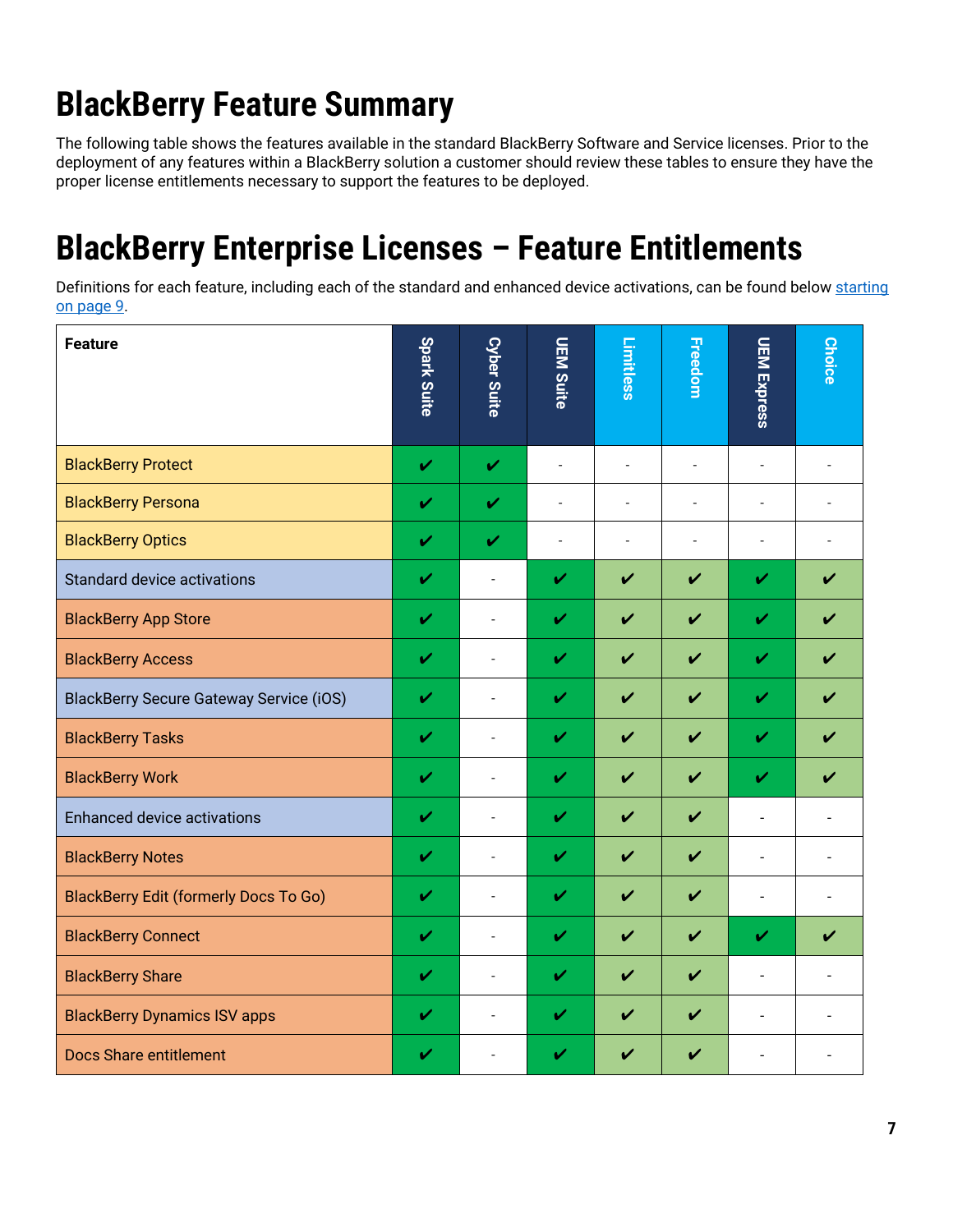| <b>Feature</b>                             | <b>Spark Suite</b> | <b>Cyber Suite</b> | <b>UEM Suite</b> | <b>Limitless</b>   | <b>Freedom</b>     | <u>UEM Express</u> | <b>Choice</b> |
|--------------------------------------------|--------------------|--------------------|------------------|--------------------|--------------------|--------------------|---------------|
| <b>BlackBerry 2FA</b>                      | V                  |                    | V                | $\boldsymbol{\nu}$ | $\boldsymbol{\nu}$ |                    |               |
| <b>BlackBerry Enterprise Identity</b>      | ✓                  |                    | V                | $\boldsymbol{\nu}$ | $\boldsymbol{\nu}$ |                    |               |
| <b>BlackBerry Dynamics Custom apps</b>     | ✓                  |                    | V                | $\boldsymbol{\nu}$ | $\boldsymbol{\nu}$ |                    |               |
| <b>BlackBerry Analytics</b>                | V                  |                    | V                | $\boldsymbol{\nu}$ | $\boldsymbol{\nu}$ | V                  |               |
| <b>BlackBerry Workspaces Dynamics App</b>  | V                  |                    | ✓                | $\boldsymbol{\nu}$ | $\boldsymbol{\nu}$ | $\overline{a}$     |               |
| <b>BlackBerry Bridge</b>                   | V                  |                    | ✓                | $\boldsymbol{\nu}$ | $\boldsymbol{\nu}$ | V                  |               |
| <b>BlackBerry Workspaces - Collaborate</b> |                    | ۰                  |                  |                    | $\boldsymbol{\nu}$ |                    |               |
| BlackBerry Workspaces - Secure Plus        | V                  | ٠                  | V                | ✓                  |                    |                    |               |
| <b>UEM Notifications</b>                   | V                  |                    | ✓                | ✔                  |                    |                    |               |

Unified Endpoint Security (UES)

Mobile Device Management (MDM)

BlackBerry Dynamics

(VAS)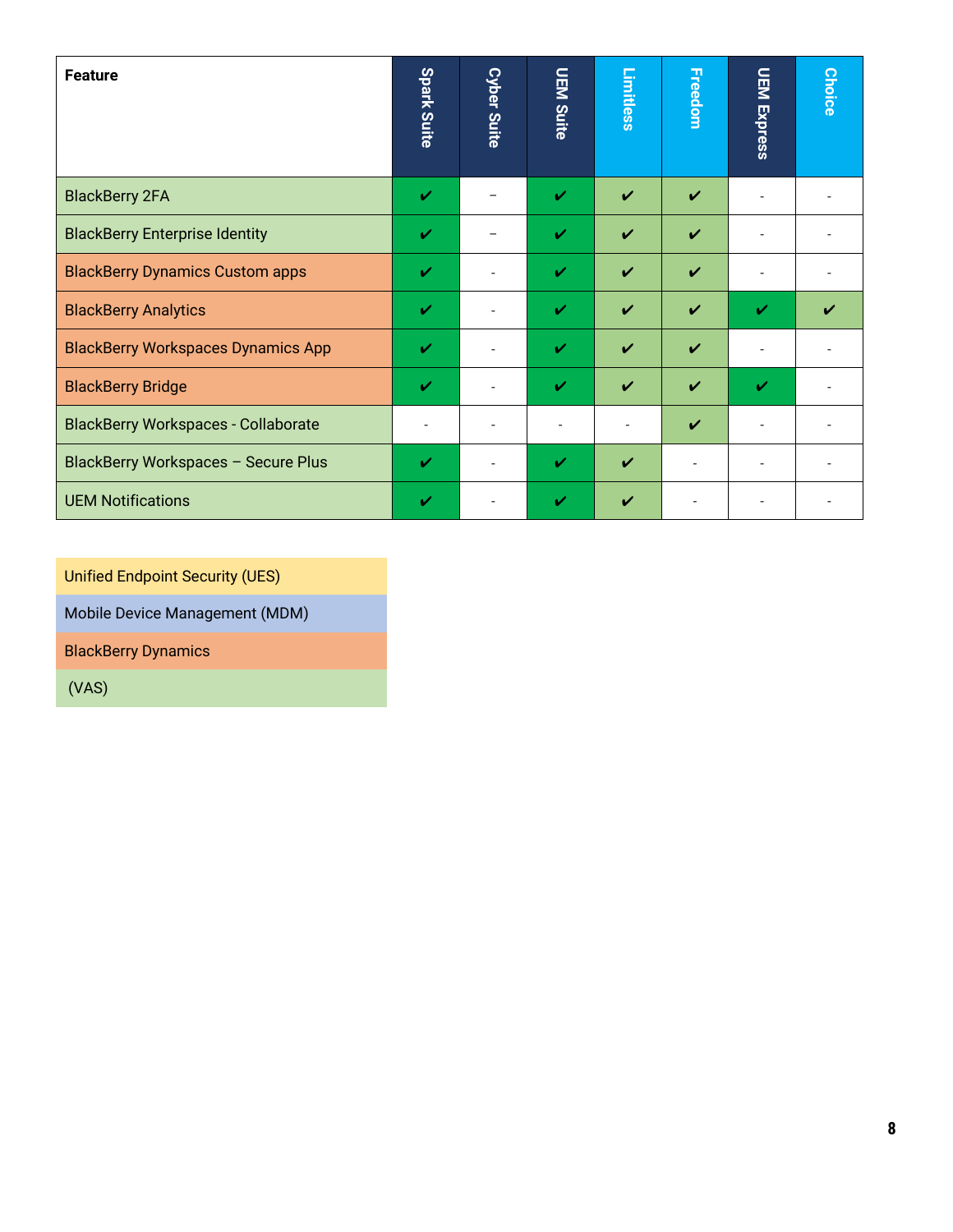| <b>BlackBerry Enterprise</b><br>Licenses - Add-on Features<br><b>Add on Products</b> | <b>Spark</b><br><b>Suite</b> | <b>Cyber</b><br><b>Suite</b> | <b>UEM</b><br><b>Suite</b> | <b>Limitless</b> | Freedom | <b>UEM</b><br><b>Express</b> | <b>Choice</b> |
|--------------------------------------------------------------------------------------|------------------------------|------------------------------|----------------------------|------------------|---------|------------------------------|---------------|
| <b>BlackBerry Secure Edit for</b><br>Desktop                                         | P                            |                              | P                          | P                | P       | P                            | P             |
| Samsung Knox DualDAR                                                                 | P                            | $\blacksquare$               | P                          | P                | P       |                              |               |
|                                                                                      | P                            |                              | Available for purchase     |                  |         |                              | Not available |

### <span id="page-8-0"></span>**BlackBerry Workspaces – Editions**

| <b>Edition</b> | <b>Description</b>                                                                                                                                                                                                                                                                                     |
|----------------|--------------------------------------------------------------------------------------------------------------------------------------------------------------------------------------------------------------------------------------------------------------------------------------------------------|
| Send*          | Basic entry-level offering<br>Ad-hoc sharing and personal workspace (sync and backup) only<br>٠<br>Restricted Administration console capabilities<br>Basic access controls (view only, tracking, watermarks, expiration)<br>Basic productivity tools (annotations, web and mobileediting)<br>$\bullet$ |
| Collaborate**  | Mid-level enterprise offering<br>Adds workspaces for collaboration<br>Advanced Administration console<br>SSO integration<br>More productivity tools (file comments)                                                                                                                                    |
| Secure Plus*** | High-level full enterprise offering<br>Adds content connectors (synced workspaces)<br><b>Full Administration console</b><br><b>Full DRM capabilities</b><br>All productivity tools (file locking, eSignature, read confirmation)                                                                       |

**\*** Send edition licenses cannot be combined with other Workspaces licenses (Collaborate/Secure Plus) in the same deployment. It is not possible to transition to Send edition licenses from any other Workspaces license edition or model, any at time afterdeployment.

\*\* Collaborate Edition is included in BlackBerry Secure UEM and Productivity Suite – Freedom.

<span id="page-8-1"></span>\*\*\* Secure Plus Edition is included in BlackBerry Secure UEM & Productivity Suite - Limitless and BlackBerry Spark Suite.

### **BBM Enterprise Licenses**

| <b>Edition</b>       | <b>Description</b>                                                 |
|----------------------|--------------------------------------------------------------------|
| BBM Enterprise -     | Secure, private messaging for an Organization, managed through UEM |
| Messaging, Voice and | Encrypted voice and video calling                                  |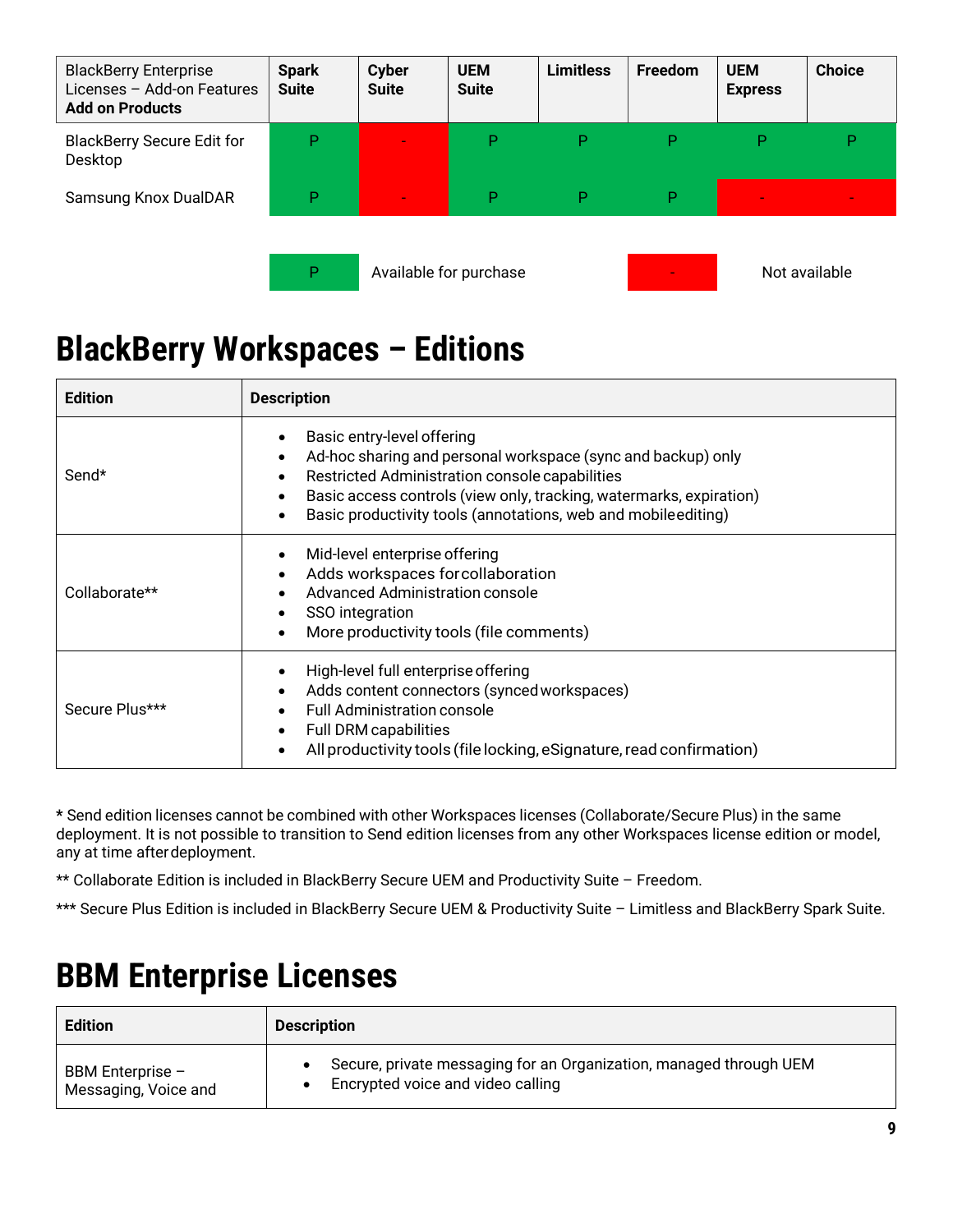<span id="page-9-1"></span>

| Video                                                           |                                                                                                                                                                                         |
|-----------------------------------------------------------------|-----------------------------------------------------------------------------------------------------------------------------------------------------------------------------------------|
| BBM Enterprise -<br>Messaging, Voice and<br>Video, Conferencing | Secure, private messaging for an Organization, managed through UEM<br>٠<br>Encrypted voice and video calling<br>Secure, multimedia conferencing solution for up to 15 participants<br>٠ |
| <b>BBM Enterprise - Archiving</b>                               | Use UEM to archive all encrypted messages sent through BBM Enterprise<br>$\bullet$<br>messaging                                                                                         |

### <span id="page-9-0"></span>**Feature Definitions**

| <b>Feature</b>                                               | <b>Definition</b>                                                                                                                                                                                                                                                                                                                                                                                                                                                                                                                                                         |
|--------------------------------------------------------------|---------------------------------------------------------------------------------------------------------------------------------------------------------------------------------------------------------------------------------------------------------------------------------------------------------------------------------------------------------------------------------------------------------------------------------------------------------------------------------------------------------------------------------------------------------------------------|
| <b>Standard device activations</b>                           |                                                                                                                                                                                                                                                                                                                                                                                                                                                                                                                                                                           |
| <b>User privacy (Android and</b><br>iOS)                     | The User privacy activation type provides basic control of devices, including work app<br>management, while making sure that users' personal data remains private. No<br>separate container is installed on the device. Devices activated with User privacy can<br>use services such as Find my Phone and Root Detection, but administrators cannot<br>control device policies. For more information, see the BlackBerry UEM Administration<br>content.                                                                                                                   |
| User privacy with profiles<br>(iOS)                          | The User privacy with profiles activation type the same basic control of devices as the<br>User privacy activation type and allows for limited device management. Administrators<br>can enable app management, a limited set of IT policy rules, email, Wi-Fi, and VPN<br>profiles, and enable SIM-based licensing. For more information, see the BlackBerry<br><b>UEM Administration content.</b>                                                                                                                                                                        |
| User privacy - User<br>enrollment (iOS)                      | The User privacy - User enrollment activation type provides basic control of devices,<br>while making sure that users' personal data remains private and separated from work<br>data. With this activation type, a separate work space is installed on the device for<br>work apps and the native Notes, iCloud Drive, Mail, Calendar, and iCloud<br>Keychain apps. This activation type enables app management, IT policy management,<br>email profiles, Wi-Fi profiles, and per-app VPN. For more information, see the<br><b>BlackBerry UEM Administration content.</b> |
| <b>MDM controls (Android, iOS,</b><br>macOS, and Windows 10) | This activation type provides basic device management using device controls available<br>for the OS. A separate work space is not installed on the device and there is no added<br>security for work data. You can control the device using commands and IT<br>policies. For more information, see the BlackBerry UEM Administration content.                                                                                                                                                                                                                             |
| <b>MDM controls (Samsung</b><br>KNOX)                        | This activation type provides basic device management using device controls available<br>for the OS and additional controls available only for Samsung devices. A separate work<br>space is not installed on the device and there is no added security for work data. You<br>can control the device using commands and IT policies. For more information, see the<br><b>BlackBerry UEM Administration content.</b>                                                                                                                                                        |
| Work and personal - user<br>privacy (Android Enterprise)     | This activation type maintains privacy for personal data but lets you manage work data<br>using commands and IT policy rules. This activation type creates a work profile on the                                                                                                                                                                                                                                                                                                                                                                                          |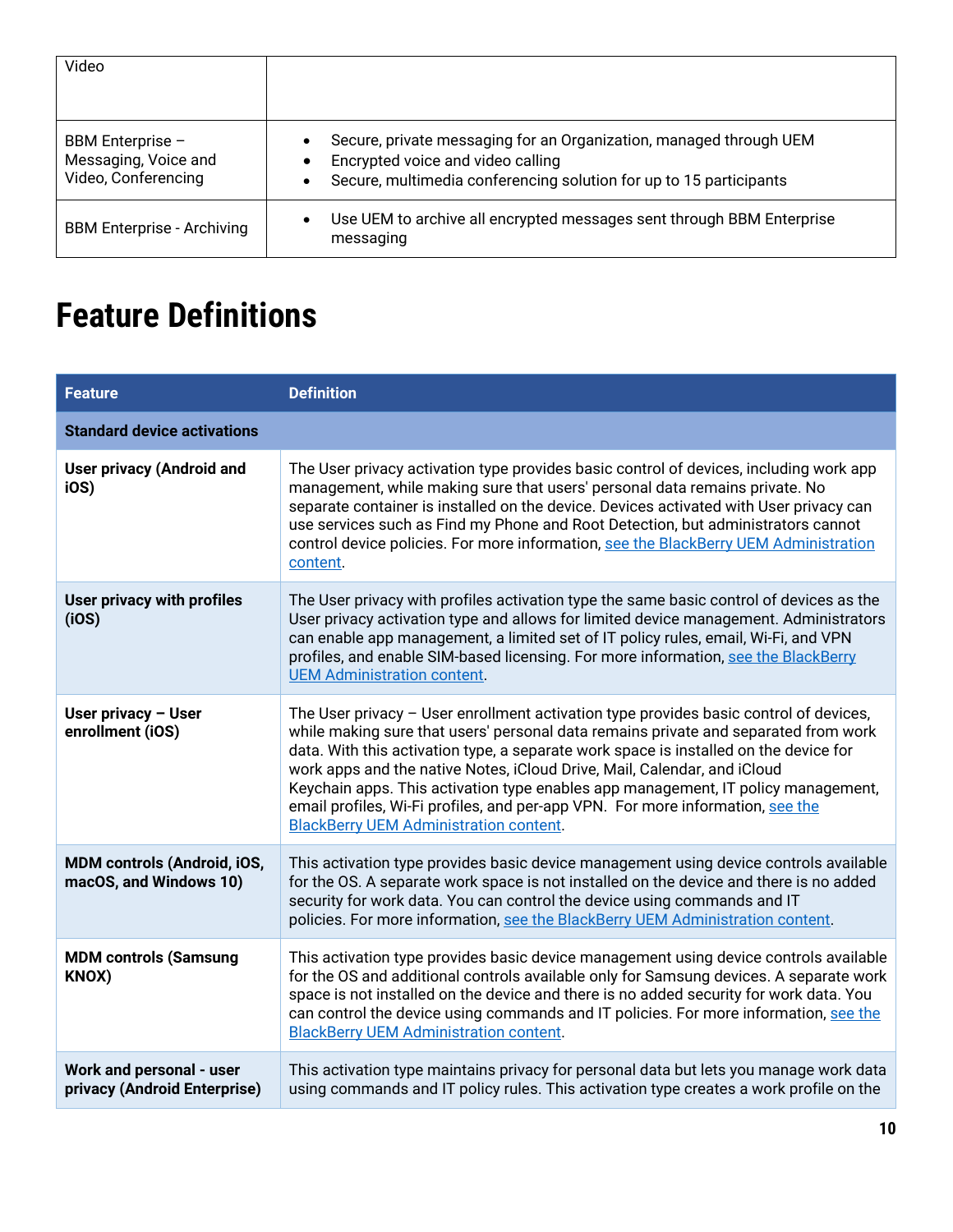| <b>Feature</b>                                                          | <b>Definition</b>                                                                                                                                                                                                                                                                                                                                                                                                                                                                                                      |
|-------------------------------------------------------------------------|------------------------------------------------------------------------------------------------------------------------------------------------------------------------------------------------------------------------------------------------------------------------------------------------------------------------------------------------------------------------------------------------------------------------------------------------------------------------------------------------------------------------|
|                                                                         | device that separates work and personal data. Work and personal data are both<br>protected using encryption and password authentication. For more information, see<br>the BlackBerry UEM Administration content.                                                                                                                                                                                                                                                                                                       |
| <b>Work and personal - full</b><br>control (Android Enterprise)         | The previous "Work and personal - full control (Android)" activation type was renamed<br>"Work and personal - full control (Android Enterprise)" This activation type let you                                                                                                                                                                                                                                                                                                                                          |
| <b>Work and personal - full</b><br>control (Android)                    | manage the entire device using commands and IT policy rules. This activation type<br>creates a work profile on the device that separates work and personal data. Data in the<br>work space is protected using encryption and a method of authentication such as a<br>password, PIN, pattern, or fingerprint. This activation type supports the logging of<br>device activity (SMS, MMS, and phone calls) in BlackBerry UEM log files. For more<br>information, see the BlackBerry UEM Administration content.          |
| <b>Workspace only (Android</b><br>Enterprise)                           | This activation type lets you manage the entire device using commands and IT policy<br>rules. This activation type requires the user to reset the device to factory settings<br>before activating. The activation process installs a work profile and no personal<br>profile. The user must create a password to access the device. All data on the device<br>is protected using encryption and a method of authentication such as a password. For<br>more information, see the BlackBerry UEM Administration content. |
| Work and personal - user<br>privacy (Android OS earlier<br>than $5.1$ ) | This is a legacy activation type not supported by currently available versions of<br>BlackBerry UEM.                                                                                                                                                                                                                                                                                                                                                                                                                   |
| Work and personal -<br><b>Corporate (BlackBerry 10)</b>                 | This activation type provides control of work data on devices, while making sure that<br>there is privacy for personal data. When a device is activated, a separate work space is<br>created on the device and the user must create a password to access the work space.<br>Work data is protected using encryption and password authentication. All work data<br>from any previous activations is deleted. For more information, see the BlackBerry<br><b>UEM Administration content.</b>                             |
| <b>BlackBerry Secure Connect</b><br><b>Plus (BlackBerry 10)</b>         | BlackBerry Secure Connect Plus is a BlackBerry UEM component that provides a<br>secure IP tunnel between apps and your organization's network. For BlackBerry 10<br>devices, all work apps use the secure tunnel. For more information, see the BlackBerry<br><b>UEM Administration content.</b>                                                                                                                                                                                                                       |
| <b>Enhanced device activations</b>                                      |                                                                                                                                                                                                                                                                                                                                                                                                                                                                                                                        |
| Work and personal - user<br>privacy (Premium)                           | The Premium activation option adds support for BlackBerry Secure Connect<br>Plus and Knox Platform for Enterprise to the Work and personal - user privacy<br>activation type. For more information, see the BlackBerry UEM Administration content.                                                                                                                                                                                                                                                                     |
| Work and personal - user<br>privacy (Samsung KNOX)                      | This activation type maintains privacy for personal data, but lets you manage work<br>data using commands and IT policy rules. This activation type creates a separate work<br>space on the device and the user must create a password to access the work space.<br>Data in the work space is protected using encryption and a method of authentication<br>such as a password, PIN, pattern, or fingerprint. For more information, see the<br><b>BlackBerry UEM Administration content.</b>                            |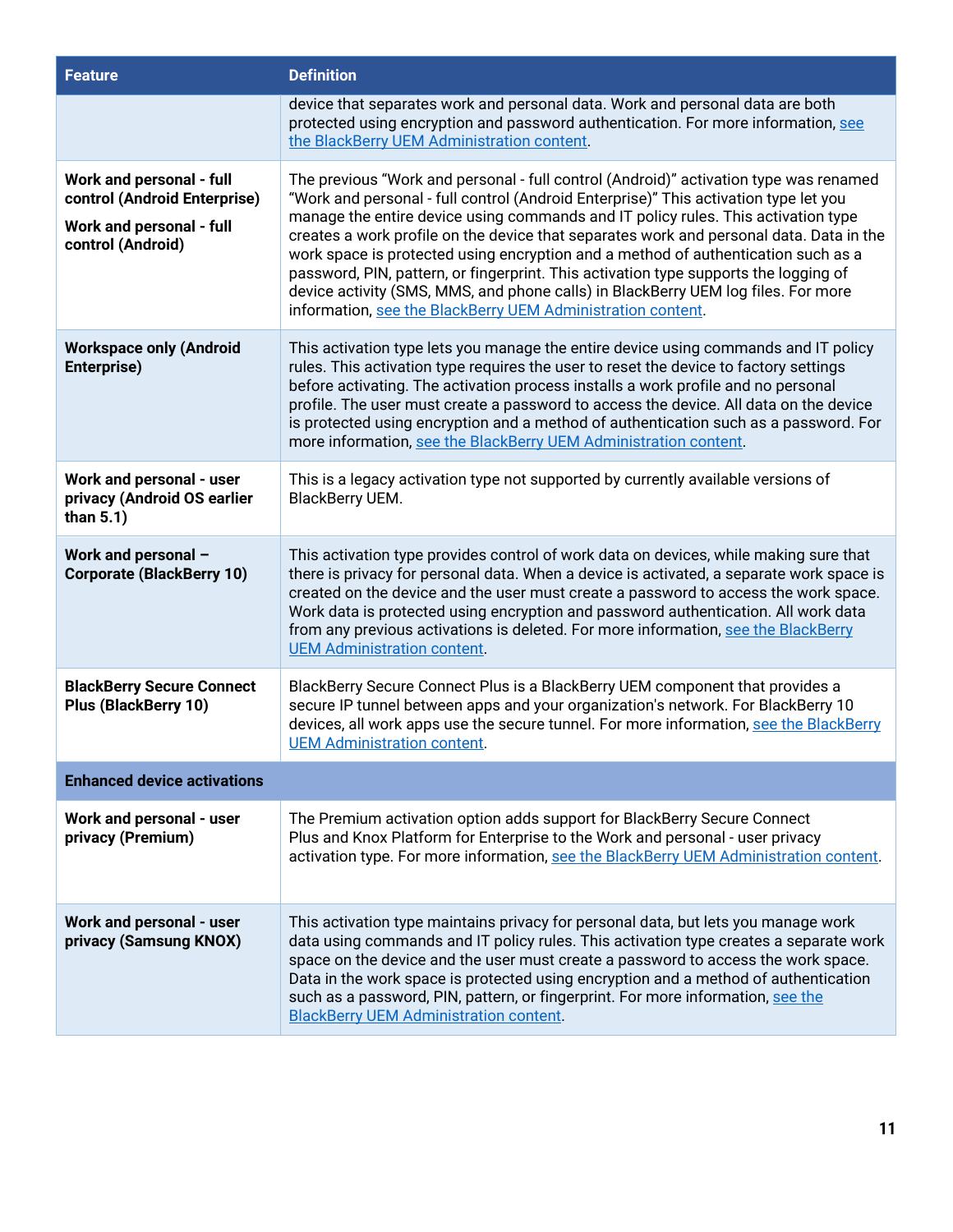| <b>Feature</b>                                                                                 | <b>Definition</b>                                                                                                                                                                                                                                                                                                                                                                                                                                                                                                                                                                     |
|------------------------------------------------------------------------------------------------|---------------------------------------------------------------------------------------------------------------------------------------------------------------------------------------------------------------------------------------------------------------------------------------------------------------------------------------------------------------------------------------------------------------------------------------------------------------------------------------------------------------------------------------------------------------------------------------|
| Work and personal - full<br>control premium (Android<br>Enterprise)                            | This activation type lets you manage the entire device using commands and IT policy<br>rules. This activation type creates a work profile on the device that separates work and<br>personal data. Data in the work space is protected using encryption and a method of<br>authentication such as a password, PIN, pattern, or fingerprint. This activation type<br>supports the logging of device activity (SMS, MMS, and phone calls) in BlackBerry UEM<br>log files. For more information, see the BlackBerry UEM Administration content.                                           |
| <b>Work and personal - full</b><br>control (Samsung KNOX)                                      | This activation type lets you manage the entire device using commands and IT policy<br>rules. This activation type creates a separate work space on the device and the user<br>must create a password to access the work space. Data in the work space is protected<br>using encryption and a method of authentication such as a password, PIN, pattern, or<br>fingerprint. This activation type supports the logging of device activity (SMS, MMS, and<br>phone calls) in BlackBerry UEM log files. For more information, see the BlackBerry UEM<br><b>Administration content.</b>   |
| <b>Work space only (Premium)</b>                                                               | The Premium activation option adds support for BlackBerry Secure Connect<br>Plus and Knox Platform for Enterprise to the Work space only activation type. For more<br>information, see the BlackBerry UEM Administration content.                                                                                                                                                                                                                                                                                                                                                     |
| <b>Work space only (Samsung</b><br>KNOX)                                                       | This activation type lets you manage the entire device using commands and IT policy<br>rules. This activation type removes the personal space and installs a work space. The<br>user must create a password to access the device. All data on the device is protected<br>using encryption and a method of authentication such as a password, PIN, pattern, or<br>fingerprint. This activation type supports the logging of device activity (SMS, MMS, and<br>phone calls) in BlackBerry UEM log files. For more information, see the BlackBerry UEM<br><b>Administration content.</b> |
| <b>BlackBerry Secure Connect</b><br><b>Plus (Android Enterprise or</b><br><b>Samsung KNOX)</b> | BlackBerry Secure Connect Plus is a BlackBerry UEM component that provides a<br>secure IP tunnel between apps and your organization's network. For Android<br>Enterprise devices, all work apps use the secure tunnel. For Samsung KNOX<br>Workspace devices, you can allow all work space apps to use the tunnel or specify<br>apps using per-app VPN. For more information, see the BlackBerry UEM Administration<br>content.                                                                                                                                                       |
| <b>BlackBerry Secure Connect</b><br>Plus (iOS)                                                 | BlackBerry Secure Connect Plus is a BlackBerry UEM component that provides a<br>secure IP tunnel between apps and your organization's network. For iOS devices, you<br>can allow all apps to use the tunnel or specify apps using per-app VPN. For more<br>information, see the BlackBerry UEM Administration content.                                                                                                                                                                                                                                                                |
| Work and personal -<br><b>Regulated (BlackBerry 10)</b>                                        | This activation type provides control of both work and personal data. When a device is<br>activated, a separate work space is created on the device and the user must create a<br>password to access the work space. Work data is protected using encryption and<br>password authentication. All work data from any previous activations is deleted. For<br>more information, see the BlackBerry UEM Administration content.                                                                                                                                                          |
| <b>Work Space Only (BlackBerry</b><br>10)                                                      | This activation type provides full control of the device and does not provide a separate<br>space for personal data. When a device is activated, the personal space and all work<br>data from any previous activation is removed, a work space is installed, and the user<br>must create a password to access the device. Work data is protected using encryption<br>and password authentication. For more information, see the BlackBerry UEM<br><b>Administration content.</b>                                                                                                      |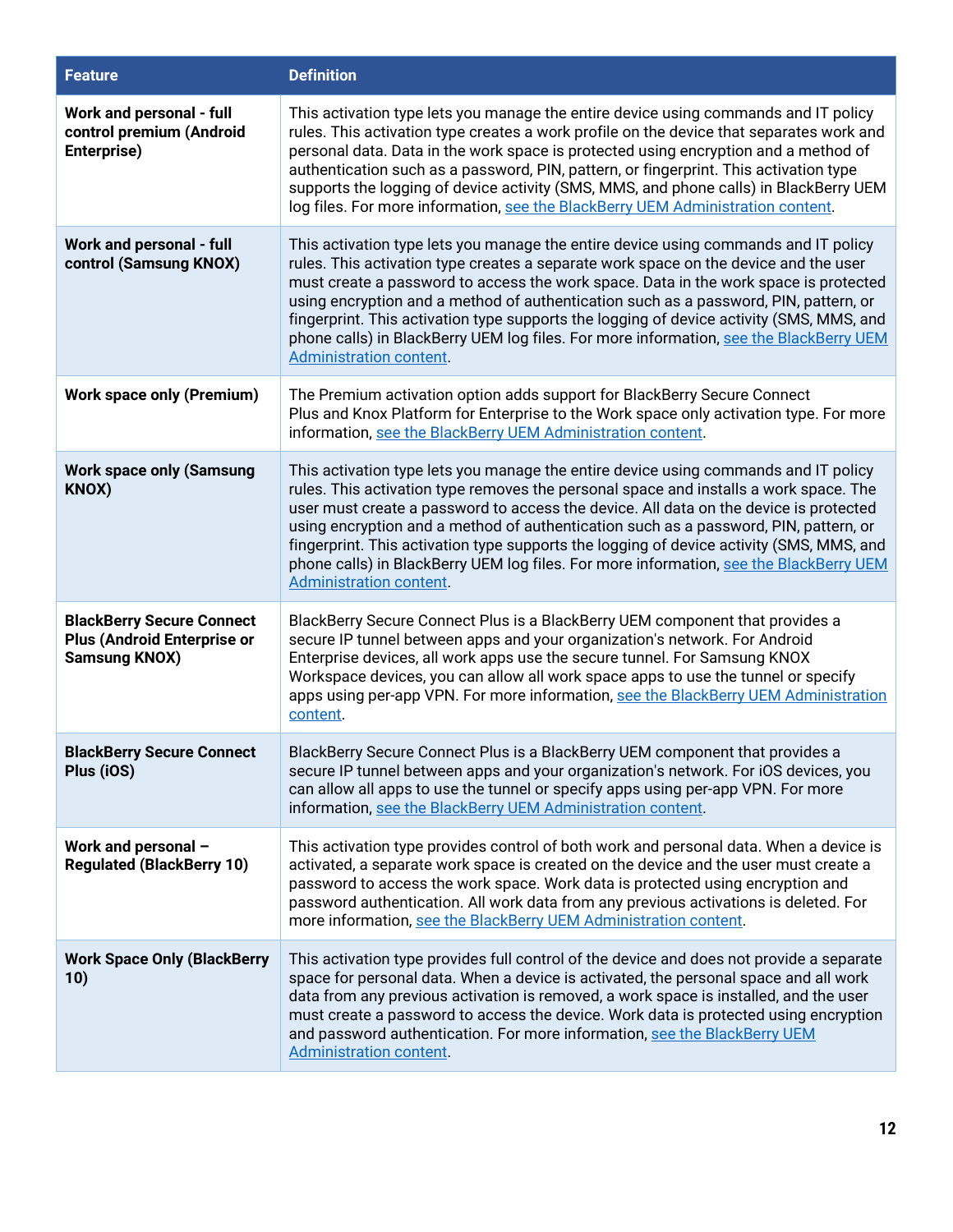| <b>Feature</b>                | <b>Definition</b>                                                                                                                                                                                                                                                                                                                                                                                                                                                                                                    |
|-------------------------------|----------------------------------------------------------------------------------------------------------------------------------------------------------------------------------------------------------------------------------------------------------------------------------------------------------------------------------------------------------------------------------------------------------------------------------------------------------------------------------------------------------------------|
| <b>Features and products</b>  |                                                                                                                                                                                                                                                                                                                                                                                                                                                                                                                      |
| <b>BlackBerry Protect</b>     | BlackBerry Protect (formerly CylancePROTECT) is a endpoint protection platform<br>(EPP) solution that detects and blocks malware and other threats before they can<br>affect devices. For more information, see the BlackBerry Protect Desktop and<br><b>BlackBerry Protect Mobile content.</b>                                                                                                                                                                                                                      |
| <b>BlackBerry Persona</b>     | BlackBerry Persona (formerly BlackBerry Intelligent Security) is a user behavior<br>analytics (UBA) solution that collects and analyzes data from devices and uses<br>machine learning to determine a user's risk level by dynamically analyzing the user's<br>real-world context. For more information, see the BlackBerry Persona Desktop and<br><b>BlackBerry Persona Mobile content.</b>                                                                                                                         |
| <b>BlackBerry Optics</b>      | BlackBerry Optics (formerly CylanceOPTICS) is a Endpoint Detection and Response<br>(EDR) solution that monitors your Windows 10, macOS, and Linux endpoints and lets<br>you know when your organization may be under attack. For more information, see the<br><b>BlackBerry Optics content.</b>                                                                                                                                                                                                                      |
| <b>BlackBerry App Store</b>   | BlackBerry World for Work is where you can download apps that are assigned to your<br>BlackBerry 10 device.                                                                                                                                                                                                                                                                                                                                                                                                          |
| <b>BlackBerry Access</b>      | BlackBerry Access is a secure browser that allows users to access your organization's<br>intranet and business applications through the work firewall, without using a VPN, on<br>Android, iOS, Windows, and macOS devices. BlackBerry Access is part of the suite of<br>BlackBerry Dynamics mobile productivity apps. You deploy and manage BlackBerry<br>Access using BlackBerry UEM or a standalone Good Control server. For more<br>information, see the BlackBerry Access Administration content.               |
| <b>BlackBerry Share</b>       | BlackBerry Share is a secure file sharing application that improves collaboration<br>across enterprise workers. BlackBerry Share enables workers to access, sync and<br>share corporate documents instantly from SharePoint and other file server repositories<br>with no VPN, firewall re-configurations, or extra stores. BlackBerry Share provides<br>enterprise IT the assurance that their mobile workforce is compliant with regulatory<br>requirements and that critical data is fully secured and protected. |
| <b>Docs Share entitlement</b> | The Doc Share Entitlement allows for secure access to Microsoft SharePoint and file<br>shares.                                                                                                                                                                                                                                                                                                                                                                                                                       |
| <b>BlackBerry Tasks</b>       | BlackBerry Tasks provides you with a secure, synchronized connection to your tasks in<br>your work email account so that you can create and manage your tasks while you are<br>away from your desk. BlackBerry Tasks uses push notifications to make sure that<br>changes to your tasks are synchronized and up to date on your device and in your work<br>email account. For more information, see the BlackBerry Tasks Administration content.                                                                     |
| <b>BlackBerry Work</b>        | BlackBerry Work is a business collaboration app that integrates business email and<br>calendar, online presence, contact management, and document access and editing<br>into one integrated, easy-to-use app. For more information, see the BlackBerry Work<br><b>Administration content.</b>                                                                                                                                                                                                                        |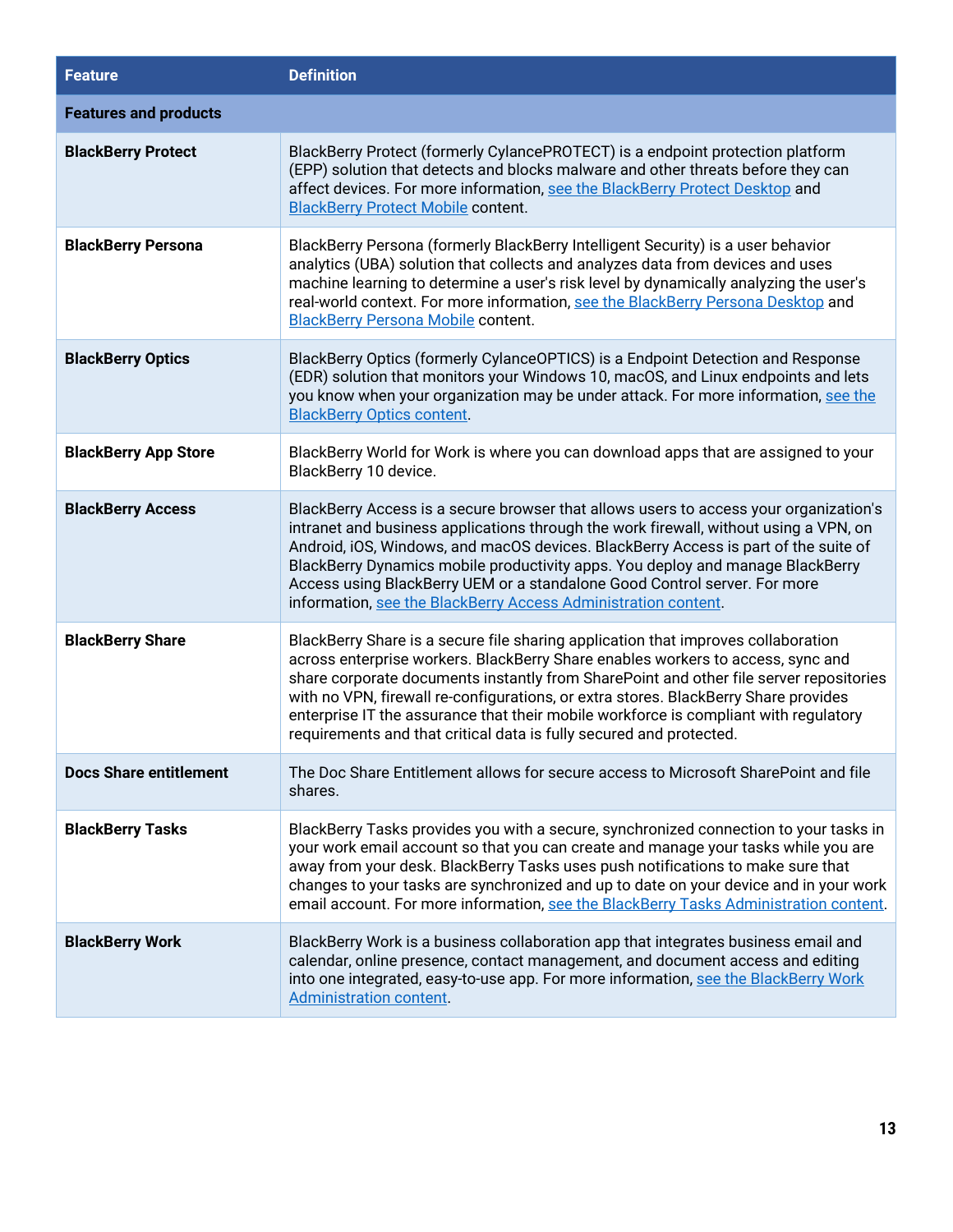| <b>Feature</b>                                        | <b>Definition</b>                                                                                                                                                                                                                                                                                                                                                                                                                                                                                                                                                                                                                          |
|-------------------------------------------------------|--------------------------------------------------------------------------------------------------------------------------------------------------------------------------------------------------------------------------------------------------------------------------------------------------------------------------------------------------------------------------------------------------------------------------------------------------------------------------------------------------------------------------------------------------------------------------------------------------------------------------------------------|
| <b>BlackBerry Secure Gateway</b><br>Service (iOS)     | The BlackBerry Secure Gateway provides a secure connection through the BlackBerry<br>Infrastructure and BlackBerry UEM to your organization's mail server for iOS devices<br>that are activated with MDM controls. Enabling the BlackBerry Secure Gateway allows<br>devices that are activated with MDM controls to send and receive work email without<br>requiring you to expose your mail server outside the firewall or locate your mail server<br>in a DMZ. For more information, see the BlackBerry UEM Administration content.                                                                                                      |
| <b>BlackBerry Notes</b>                               | BlackBerry Notes provides you with a secure, synchronized connection to the notes in<br>your work email account. You can use BlackBerry Notes to create and manage your<br>notes while you're away from your desk. For more information, see the BlackBerry<br><b>Notes Administration content.</b>                                                                                                                                                                                                                                                                                                                                        |
| <b>BlackBerry Edit (formerly</b><br>Docs To Go)       | BlackBerry Edit is a mobile document management app for smartphones and tablets.<br>With BlackBerry Edit you can easily view, edit, create, present and share Microsoft<br>Office quality documents using your mobile device. For more information, see the<br><b>BlackBerry Edit documentation.</b>                                                                                                                                                                                                                                                                                                                                       |
| <b>BlackBerry Connect</b>                             | BlackBerry Connect is a secure, mobile, instant messaging application that is built on<br>BlackBerry Dynamics. BlackBerry Connect connects to an organization's instant<br>messaging server, like Microsoft Lync, Skype for Business, Skype for Business Online,<br>or Cisco Unified Communications Manager for IM and Presence by communicating<br>through a BlackBerry Enterprise Mobility Server. For more information, see the<br><b>BlackBerry Connect Administration content.</b>                                                                                                                                                    |
| <b>BlackBerry Dynamics ISV</b><br>apps entitlement    | Entitlement to use BlackBerry Dynamics services with apps developed by independent<br>software vendors. You can find relevant ISV apps in the <b>BlackBerry Marketplace</b> for<br><b>Enterprise Software.</b>                                                                                                                                                                                                                                                                                                                                                                                                                             |
| <b>BlackBerry 2FA</b>                                 | BlackBerry 2FA protects access to your organization's critical resources using two-<br>factor authentication. It uses a password that users enter and a secure prompt on their<br>mobile device when connecting to work resources. BlackBerry 2FA also supports the<br>use of standards-based One-Time Password (OTP) tokens. For more information, see<br>the BlackBerry 2FA Administration content.                                                                                                                                                                                                                                      |
| <b>BlackBerry Enterprise</b><br><b>Identity</b>       | BlackBerry Enterprise Identity provides single sign-on (SSO) to cloud services such as<br>Microsoft Office 365, G Suite, BlackBerry Workspaces, and many others. With single<br>sign-on, users don't have to complete multiple log ins or remember multiple<br>passwords. Administrators can also add custom services to Enterprise Identity to give<br>users access to internal applications. Users can access the services from any device<br>they want to use, such as iOS, Android, or BlackBerry 10 devices and other computing<br>platforms. For more information, see the BlackBerry Enterprise Identity Administration<br>content. |
| <b>BlackBerry Dynamics Custom</b><br>apps entitlement | Entitlement to use BlackBerry Dynamics services with apps developed by or<br>specifically for your organization using the BlackBerry Dynamics SDK. BlackBerry<br>Dynamics custom apps are those not available on the BlackBerry Marketplace. For<br>more information, see the BlackBerry Dynamics SDK content.                                                                                                                                                                                                                                                                                                                             |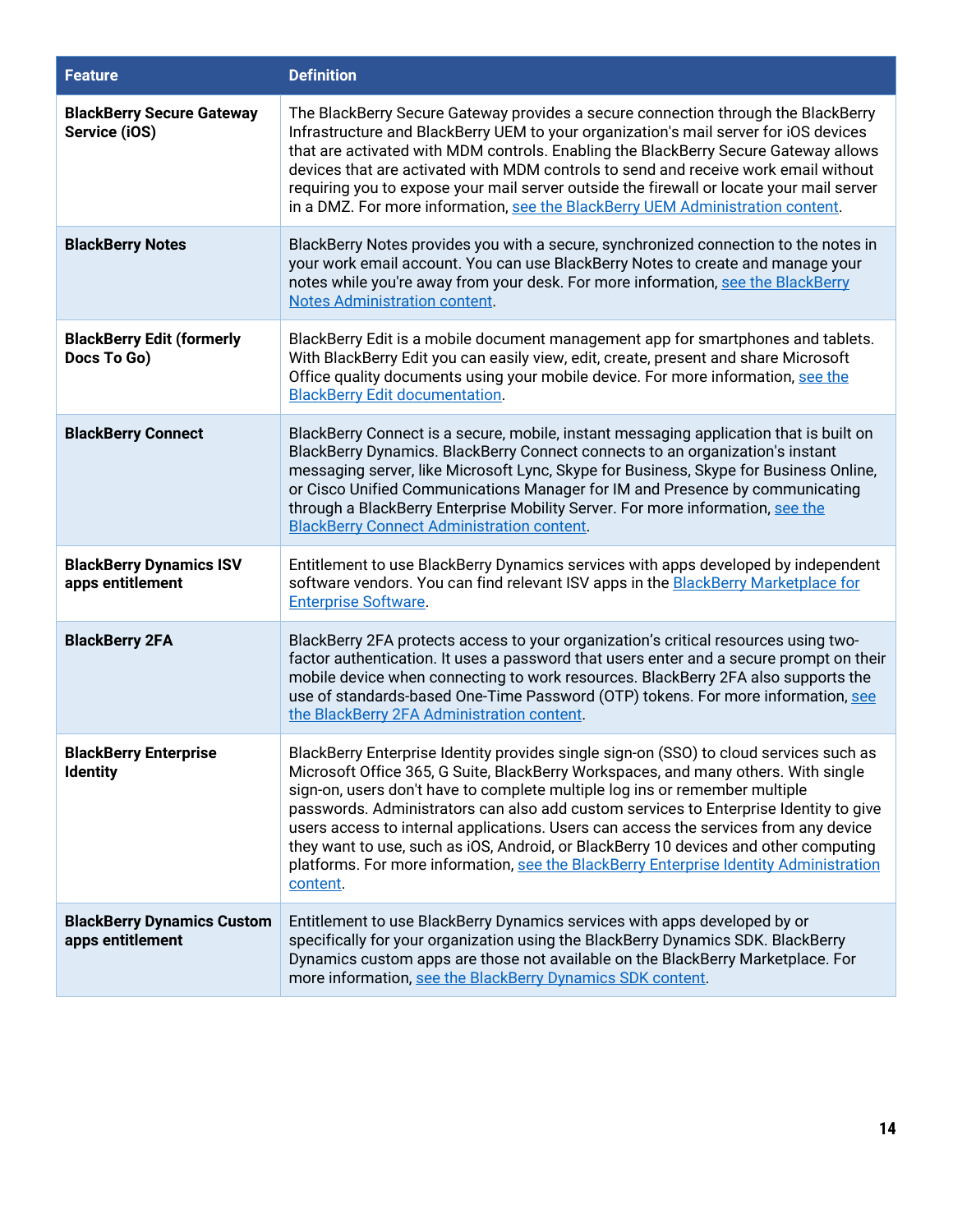| <b>Feature</b>                                       | <b>Definition</b>                                                                                                                                                                                                                                                                                                                                                                                                                                                                                                                                          |
|------------------------------------------------------|------------------------------------------------------------------------------------------------------------------------------------------------------------------------------------------------------------------------------------------------------------------------------------------------------------------------------------------------------------------------------------------------------------------------------------------------------------------------------------------------------------------------------------------------------------|
| <b>BlackBerry Analytics</b>                          | BlackBerry Analytics is a solution that consists of cloud-based portal that you can use<br>to view information about the BlackBerry Dynamics apps and devices in your<br>organization's environment. BlackBerry Dynamics apps send data when users open the<br>app, when they close the app, and when the app stops responding. BlackBerry<br>Analytics aggregates the events and displays them in a dashboard. For more<br>information, see the BlackBerry Analytics Administration content.                                                              |
| <b>BlackBerry Workspaces</b><br><b>Dynamics App</b>  | BlackBerry Workspaces apps enable you to access your BlackBerry Workspaces<br>account on your device. You can view, comment, notify, annotate, edit, and securely<br>share your files with others. Files opened in the BlackBerry Workspaces app are<br>controlled and protected at all times, ensuring that your organization's data remains<br>safe. The BlackBerry Workspaces for BlackBerry Dynamics app that has an extra layer<br>of security enabled by BlackBerry UEM. For more information, see the BlackBerry<br><b>Workspaces Apps content.</b> |
| <b>BlackBerry Workspaces -</b><br><b>Collaborate</b> | BlackBerry Workspaces is a modern, highly secure, file management platform that<br>enables you to easily sync, secure and share your content across the enterprise.<br>BlackBerry Workspaces- Collaborate is Mid-level enterprise offering that provides<br>workspaces for collaboration, advanced Administration console and SSO integration.<br>More productivity tools (file comments). For more information, see the BlackBerry<br><b>Workspaces Administration content.</b>                                                                           |
| <b>BlackBerry Workspaces -</b><br><b>Secure Plus</b> | BlackBerry Workspaces is a modern, highly secure, file management platform that<br>enables you to easily sync, secure and share your content across the enterprise.<br>BlackBerry Workspaces limits the risk for data loss or theft by embedding Digital<br>Rights Management (DRM) security into every file, so your content remains secure and<br>within your control, even after it is downloaded and shared with others. For more<br>information, see the BlackBerry Workspaces Administration content.                                                |
| <b>BlackBerry Enterprise</b><br><b>BRIDGE</b>        | BlackBerry Enterprise BRIDGE is a Microsoft Intune app that is enabled for BlackBerry<br>Dynamics. It allows you to securely view, edit, and save documents<br>using Intune managed Microsoft apps, such as Microsoft Word, Microsoft<br>PowerPoint, Microsoft Excel, Microsoft Teams, Microsoft OneNote,<br>and Yammer in BlackBerry Dynamics on iOS and Android devices. For more<br>information, see the BlackBerry Enterprise BRIDGE Administration content.                                                                                           |
| <b>UEM Notifications</b>                             | With UEM Notifications, BlackBerry UEM administrators message users via SMS,<br>phone, and email directly from the UEM console. This add-on simplifies<br>communications to end users and user groups by eliminating the need for additional<br>messaging solutions. BlackBerry UEM Notifications cuts through the clutter of<br>everyday messages, resulting in more users taking action. For more information, see<br>the BlackBerry UEM Notifications content.                                                                                          |
| <b>Add-on features</b>                               |                                                                                                                                                                                                                                                                                                                                                                                                                                                                                                                                                            |
| <b>BlackBerry Secure Edit for</b><br><b>Desktop</b>  | Secure Edit for Desktop enables editing of Microsoft Word, Microsoft PowerPoint, and<br>Microsoft Excel attachments within BlackBerry Access and BlackBerry Work for<br><b>Windows and MacOS</b>                                                                                                                                                                                                                                                                                                                                                           |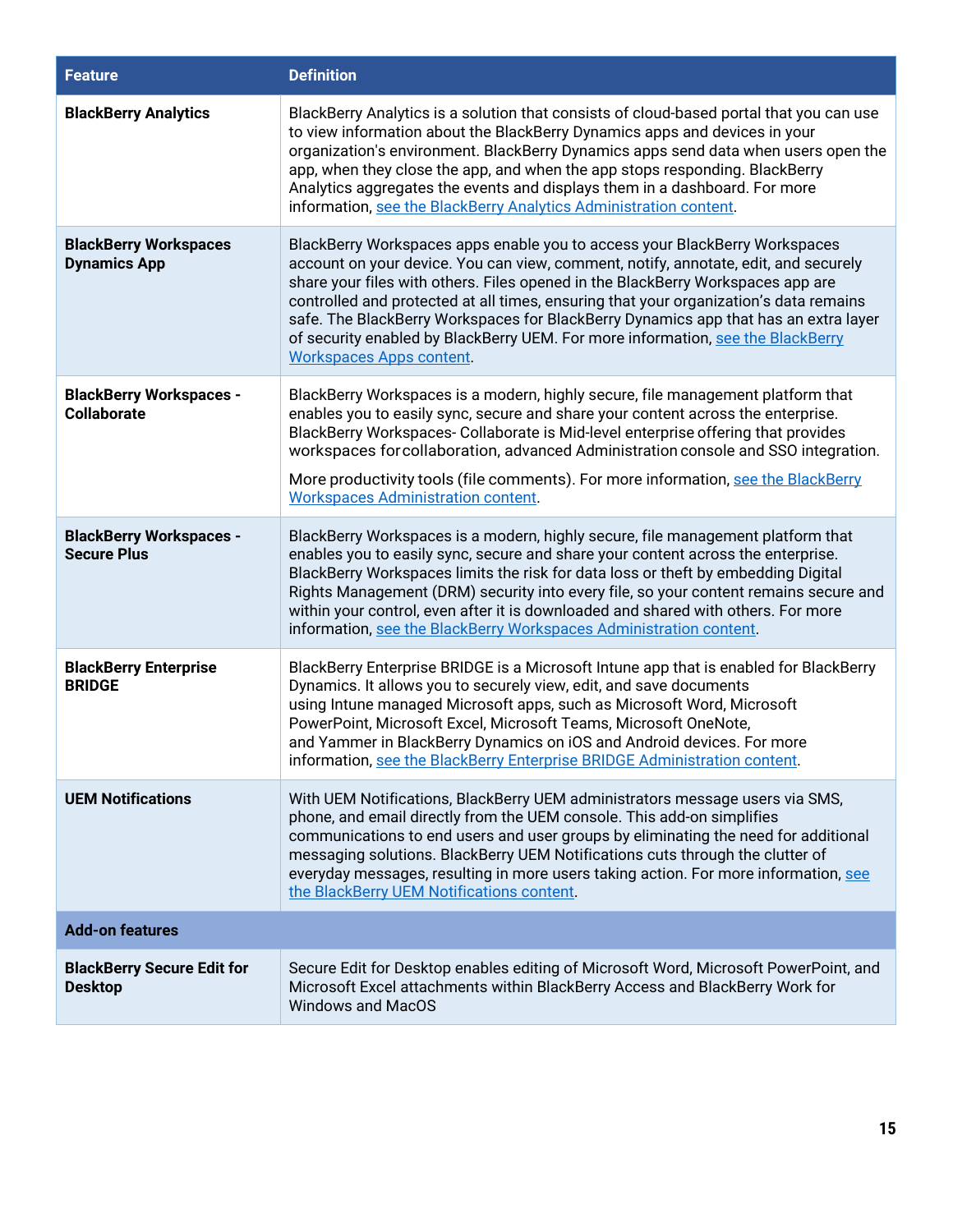| <b>Feature</b>              | <b>Definition</b>                                                                                                                                                                                                                                                                                                                                                              |
|-----------------------------|--------------------------------------------------------------------------------------------------------------------------------------------------------------------------------------------------------------------------------------------------------------------------------------------------------------------------------------------------------------------------------|
| <b>Samsung Knox DualDAR</b> | Samsung Knox DualDAR secures all data in the work profile on Knox devices with two<br>distinct layers of encryption. You must have a Samsung Knox Platform for Enterprise<br>license to use this feature. A BlackBerry subscription license is required for each<br>device that has DualDAR activated. For more information, see the BlackBerry UEM<br>Administration content. |

### <span id="page-15-0"></span>**Managing BlackBerry Licenses**

The BlackBerry Licensing system manages the consumption of licenses for your organization. Not all BlackBerry Software and Services or versions are visible or consumed through the BlackBerry Licensing system. Licenses for some versions of BlackBerry Workspaces, BlackBerry AtHoc and many BlackBerry Marketplace Dynamics Applications are not visible or fully integrated with the BlackBerry Licensing system. The information below is specific to those solutions where the BlackBerry Licensing system manages the consumption of licenses. For all other solutions please refer to the applicable product documentation or contact BlackBerry Technical Support for information on how to obtain information on the number of licenses being consumed.

Your licenses and their current status can be found in myAccount under **Organization** > **Licenses**. This will show all licenses assigned to your account through the BlackBerry Licensing system, including any active support. You will also be able to see the versions of any perpetual licenses, as well as any upcoming license or support expiry dates.

You can also see licenses in UEM via the left-hand menu under **Settings** > **Licensing**. Here you will see any licenses that apply to that UEM instance, including subscription licenses and any perpetual licenses that are at the same version or later as your UEM. Perpetual licenses that have a corresponding cloud hosting license that are under current support will be visible in a UEM cloud instance. The corresponding support entitlements for perpetual licenses are not visible in the UEM license view – those are only visible through myAccount.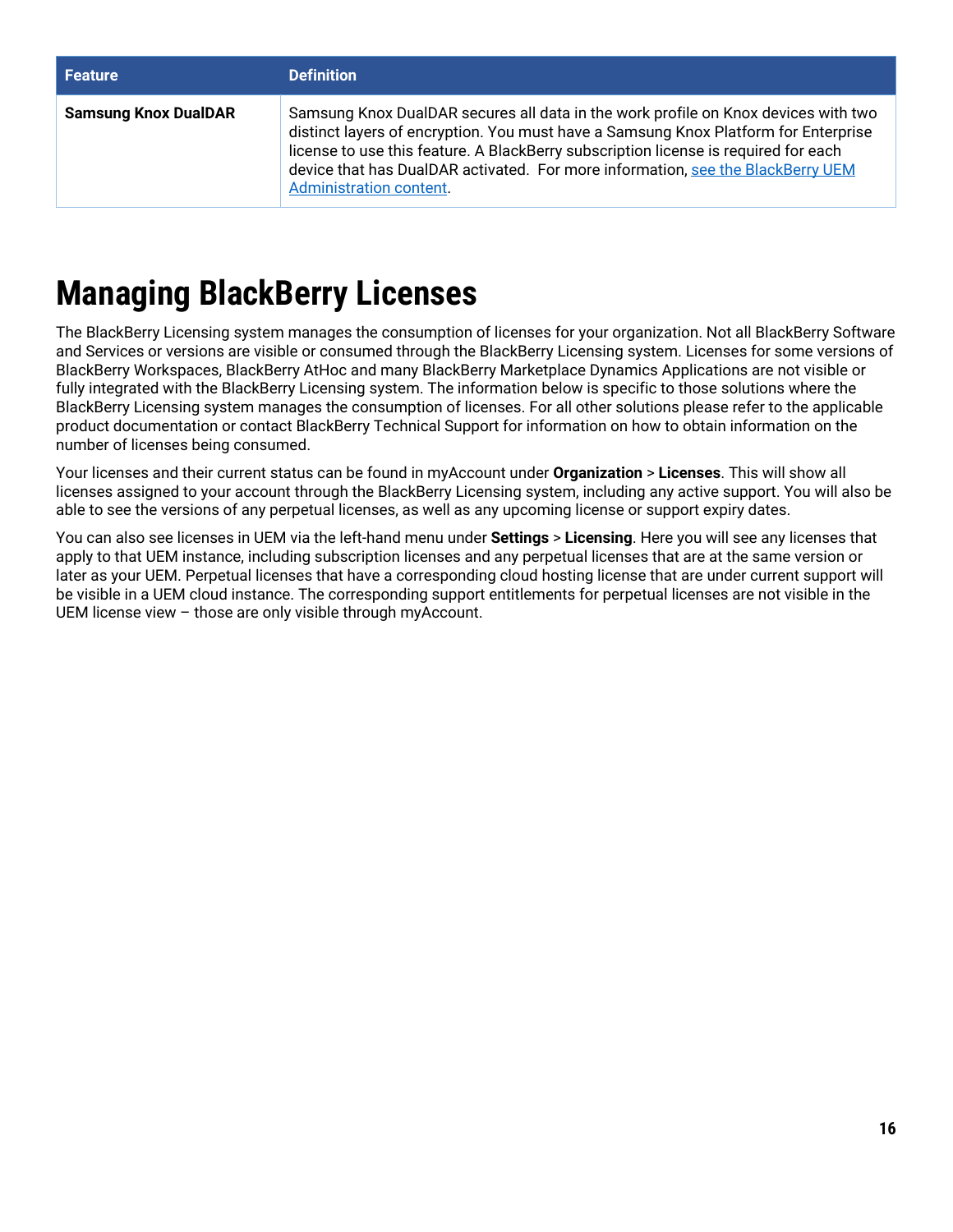# **Appendix – Legacy Licensing**

Descriptions for each feature can be found above [starting on page 9.](#page-9-1)

<span id="page-16-0"></span>

| <b>Feature</b>                                                    | Management         | Enterprise | <b>Choice</b> | <b>Collaboration</b> | Application        | Freedom      | Content | Limitless          | <b>Silver</b> | <b>Pold</b> | Gold Flex | Gold KNOX          |
|-------------------------------------------------------------------|--------------------|------------|---------------|----------------------|--------------------|--------------|---------|--------------------|---------------|-------------|-----------|--------------------|
| Work and personal - full control (Android)                        | $\boldsymbol{\nu}$ | V          | ✓             | $\boldsymbol{\nu}$   | $\boldsymbol{\nu}$ | $\mathbf{v}$ | V       | $\boldsymbol{\nu}$ | V             | ✔           | V         | V                  |
| Work and personal - full control (Android<br>Enterprise)          | ✓                  |            | J             | ✓                    | ✓                  | ✓            |         | v                  | ✓             | ✓           | ✓         |                    |
| Work and personal - user privacy (Android<br>OS earlier than 5.1) | ✓                  | ✓          | ✓             | ✔                    | ✓                  | V            | ✓       | v                  | ✓             | ✔           | ✓         | ✓                  |
| Work and personal - user privacy (Android<br>Enterprise)          | ✓                  |            | v             | ✔                    | ✔                  | ✓            |         |                    | ✔             | ✔           | V         |                    |
| Work space only (Android Enterprise)                              | ✔                  | V          | ✓             | $\boldsymbol{\nu}$   | V                  | V            | V       | V                  | V             | ✓           | V         | $\boldsymbol{\nu}$ |
| Work and personal - Corporate (BlackBerry<br>10)                  | ✓                  | J          | v             | ✔                    | ✓                  | ✓            | ✓       | v                  | ✓             | ✓           | V         |                    |
| MDM controls (Android, iOS, macOS, and<br>Windows 10)             | ✓                  | ✓          | ✓             | $\boldsymbol{\nu}$   | V                  | V            | ✓       | ✓                  | ✓             | ✓           | V         |                    |
| MDM controls (Samsung KNOX)                                       | V                  | ✔          | ✓             | $\boldsymbol{\nu}$   | $\boldsymbol{\nu}$ | $\checkmark$ | ✔       | ✔                  | V             | V           | V         | $\boldsymbol{\nu}$ |
| User privacy (Android and iOS)                                    | ✓                  | ✓          | ✓             | V                    | V                  | V            | ✔       | v                  | ✓             | V           | V         |                    |
| User privacy with profiles (iOS)                                  | v                  |            |               | ✓                    | ✓                  | ✓            | ✔       | ✓                  |               |             |           |                    |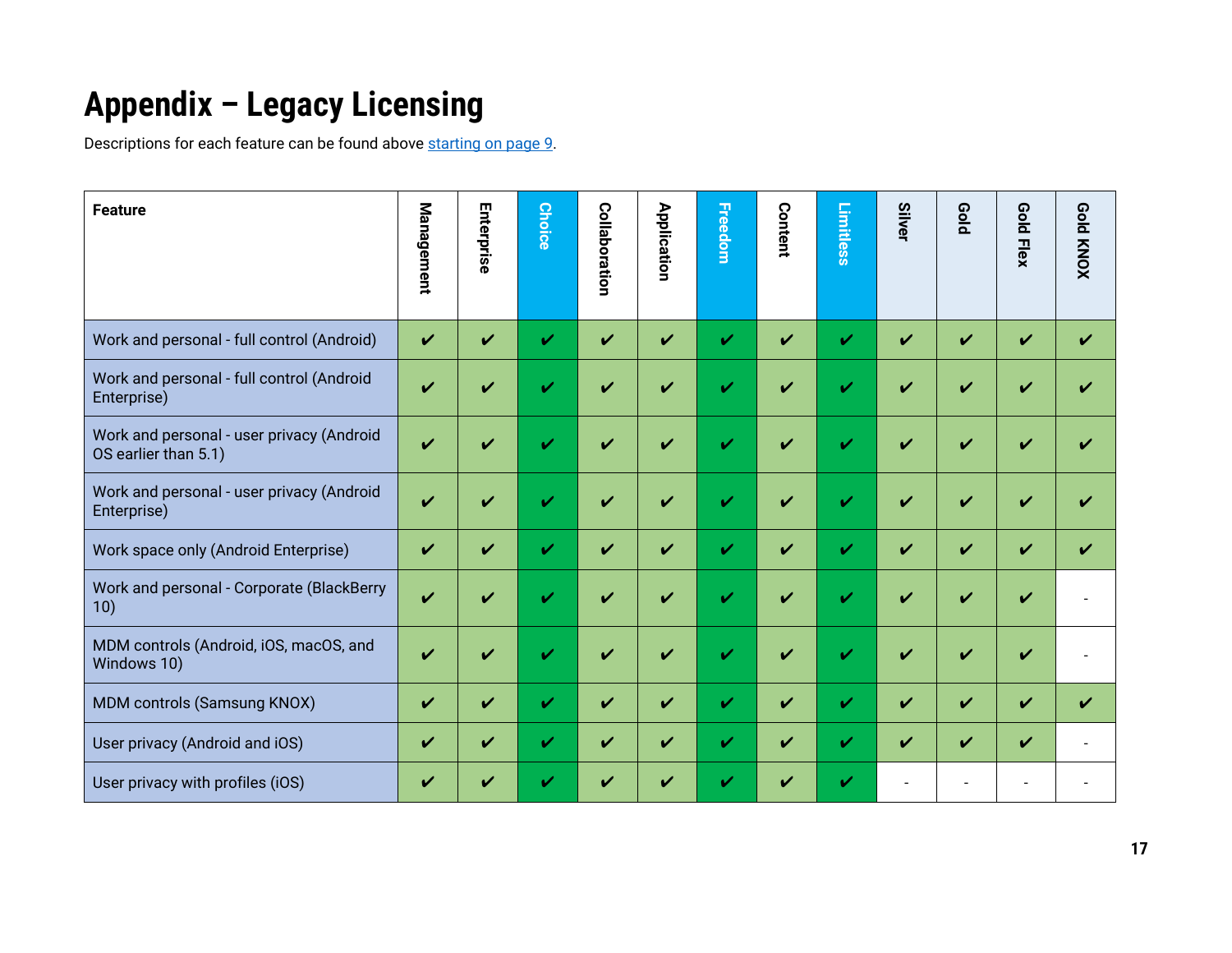| User privacy - User enrollment (iOS)                                                 | V              | V                        | ✓                        | V                          | ✓ | ✓                          | V                  | ✓           |                          |                    |                          |                          |
|--------------------------------------------------------------------------------------|----------------|--------------------------|--------------------------|----------------------------|---|----------------------------|--------------------|-------------|--------------------------|--------------------|--------------------------|--------------------------|
| <b>BlackBerry Secure Connect Plus</b><br>(BlackBerry 10)                             | V              | V                        | $\mathbf v$              | V                          | ✓ | $\mathbf v$                | $\boldsymbol{\nu}$ | $\mathbf v$ | V                        | $\boldsymbol{\nu}$ | V                        |                          |
| <b>BlackBerry App Store</b>                                                          | V              | $\boldsymbol{\nu}$       | V                        | $\boldsymbol{\mathcal{U}}$ | V | $\mathbf{v}$               | $\boldsymbol{\nu}$ | $\mathbf v$ | $\overline{a}$           | $\overline{a}$     |                          |                          |
| <b>BlackBerry Access**</b>                                                           | ✓              | V                        | V                        | $\checkmark$               | V | $\mathbf{v}$               | $\boldsymbol{\nu}$ | V           | $\blacksquare$           | $\overline{a}$     | $\overline{a}$           |                          |
| <b>BlackBerry Secure Gateway Service (iOS)</b>                                       | $\blacksquare$ | $\boldsymbol{\nu}$       | ✓                        | ✓                          | V | $\mathbf{v}$               | $\boldsymbol{\nu}$ | ✓           | $\blacksquare$           | V                  | V                        | $\overline{\phantom{a}}$ |
| <b>BlackBerry Tasks</b>                                                              | $\overline{a}$ | V                        | V                        | ✓                          | V | V                          | $\boldsymbol{\nu}$ | $\mathbf v$ | $\blacksquare$           | $\overline{a}$     | $\overline{\phantom{a}}$ |                          |
| <b>BlackBerry Work</b>                                                               |                | $\boldsymbol{\nu}$       | ✓                        | ✓                          | V | V                          | $\boldsymbol{\nu}$ | ✓           | $\overline{a}$           | $\overline{a}$     | $\overline{\phantom{a}}$ |                          |
| Work space only (Premium)                                                            |                | $\overline{a}$           | $\blacksquare$           | ✓                          | V | ✓                          | $\boldsymbol{\nu}$ | ✓           | $\overline{a}$           | ✓                  | V                        | ✔                        |
| Work and personal - user privacy<br>(Premium)                                        |                |                          |                          | V                          | ✓ | V                          | ✓                  | V           |                          | $\boldsymbol{\nu}$ | ✓                        |                          |
| Work and personal - Regulated<br>(BlackBerry 10)                                     |                |                          | $\overline{a}$           | ✓                          | ✓ | $\mathbf{v}$               | ✓                  | V           |                          | ✓                  | V                        |                          |
| Work Space Only (BlackBerry 10)                                                      | $\overline{a}$ | $\blacksquare$           | $\blacksquare$           | V                          | V | V                          | $\boldsymbol{\nu}$ | ✓           | $\blacksquare$           | ✓                  | V                        | $\blacksquare$           |
| Work and personal - full control premium<br>(Android Enterprise)                     |                |                          | $\overline{\phantom{0}}$ | ✓                          | ✓ | V                          | ✔                  | V           |                          | ✓                  | ✓                        |                          |
| Work and personal - full control (Samsung<br>KNOX)                                   |                | $\overline{\phantom{a}}$ | $\overline{\phantom{a}}$ | ✓                          | ✓ | $\boldsymbol{\mathcal{U}}$ | $\boldsymbol{\nu}$ | V           |                          |                    | ✓                        |                          |
| Work and personal - user privacy<br>(Samsung KNOX)                                   |                | $\overline{\phantom{a}}$ | $\blacksquare$           | V                          | V | V                          | V                  | V           | $\overline{\phantom{a}}$ | $\overline{a}$     | V                        | ✔                        |
| Work space only (Samsung KNOX)                                                       |                |                          |                          | V                          | V | V                          | V                  | V           |                          | ÷.                 | V                        |                          |
| <b>BlackBerry Secure Connect Plus (Android</b><br><b>Enterprise or Samsung KNOX)</b> |                |                          |                          | ✓                          |   |                            |                    |             |                          |                    |                          |                          |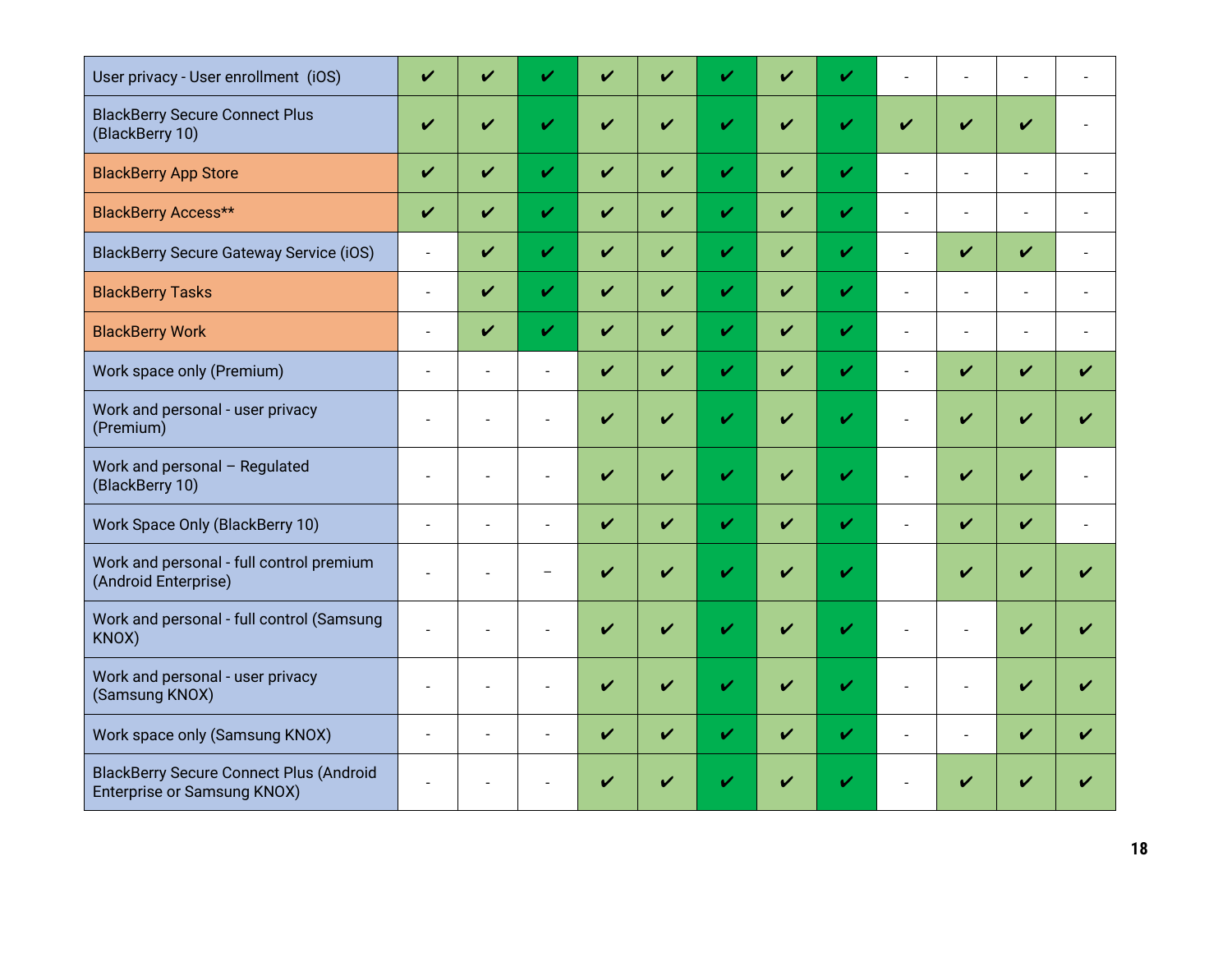| <b>BlackBerry Secure Connect Plus (iOS)</b>  |                          | $\overline{\phantom{a}}$ | $\overline{\phantom{a}}$ | $\boldsymbol{\nu}$         | ✓                        | $\boldsymbol{\mathcal{U}}$ | ✓                  | ✓                          |                          | ✔      | ✓                        |                          |
|----------------------------------------------|--------------------------|--------------------------|--------------------------|----------------------------|--------------------------|----------------------------|--------------------|----------------------------|--------------------------|--------|--------------------------|--------------------------|
| <b>BlackBerry Notes</b>                      | $\overline{\phantom{a}}$ | $\overline{\phantom{a}}$ | $\overline{\phantom{a}}$ | $\boldsymbol{\nu}$         | $\boldsymbol{\nu}$       | $\mathbf{v}$               | ✓                  | $\boldsymbol{\nu}$         | $\blacksquare$           |        | $\overline{\phantom{a}}$ |                          |
| <b>BlackBerry Edit (formerly Docs To Go)</b> | $\sim$                   | $\sim$                   | $\overline{\phantom{a}}$ | $\boldsymbol{\nu}$         | $\checkmark$             | $\mathbf{v}$               | $\boldsymbol{\nu}$ | $\boldsymbol{\nu}$         | $\overline{a}$           |        | $\overline{\phantom{a}}$ |                          |
| <b>BlackBerry Connect</b>                    | $\overline{\phantom{a}}$ |                          | $\mathbf{v}$             | $\boldsymbol{\mathcal{U}}$ | $\boldsymbol{\nu}$       | $\mathbf{v}$               | $\boldsymbol{\nu}$ | $\boldsymbol{\mathcal{U}}$ | $\overline{a}$           |        | $\overline{\phantom{a}}$ |                          |
| <b>BlackBerry Share</b>                      |                          | $\overline{a}$           | $\overline{a}$           | $\boldsymbol{\mathcal{U}}$ | $\boldsymbol{\nu}$       | $\mathbf v$                | $\boldsymbol{\nu}$ | $\mathbf{v}$               | $\overline{a}$           |        | $\overline{\phantom{a}}$ | $\overline{a}$           |
| <b>BlackBerry Dynamics ISV apps</b>          | $\overline{\phantom{a}}$ | $\overline{\phantom{a}}$ | $\blacksquare$           | $\boldsymbol{\mathcal{U}}$ | $\boldsymbol{\nu}$       | $\checkmark$               | $\boldsymbol{\nu}$ | $\mathbf{v}$               | $\overline{\phantom{a}}$ |        | $\blacksquare$           | $\overline{\phantom{a}}$ |
| <b>Docs Share entitlement</b>                |                          |                          |                          | $\boldsymbol{\nu}$         | $\checkmark$             | $\mathbf{v}$               | $\boldsymbol{\nu}$ | $\boldsymbol{\mathcal{U}}$ | $\overline{a}$           |        | $\overline{\phantom{a}}$ |                          |
| <b>BlackBerry 2FA</b>                        | $\blacksquare$           | $\blacksquare$           | $\blacksquare$           | $\boldsymbol{\nu}$         | V                        | $\mathbf{v}$               | $\boldsymbol{\nu}$ | $\mathbf{v}$               | $\sim$                   | $\sim$ | $\overline{\phantom{a}}$ | $\overline{\phantom{a}}$ |
| <b>BlackBerry Enterprise Identity</b>        | $\sim$                   | $\sim$                   | $\sim$                   | $\boldsymbol{v}$           | V                        | $\mathbf{v}$               | $\boldsymbol{\nu}$ | $\mathbf{v}$               | $\overline{\phantom{a}}$ |        | $\overline{\phantom{a}}$ | $\overline{\phantom{a}}$ |
| <b>BlackBerry Dynamics Custom apps</b>       |                          | ÷                        | $\sim$                   | $\sim$                     | V                        | $\mathbf{v}$               | $\boldsymbol{\nu}$ | $\mathbf{v}$               | ÷.                       | $\sim$ | $\overline{\phantom{a}}$ |                          |
| <b>BlackBerry Analytics</b>                  | $\sim$                   |                          | $\mathbf{v}$             | $\sim$                     | V                        | V                          | $\boldsymbol{\nu}$ | $\mathbf{v}$               | $\sim$                   | ÷.     | $\overline{a}$           | $\overline{\phantom{a}}$ |
| <b>BlackBerry Workspaces Dynamics App</b>    |                          | ÷                        | ÷.                       |                            | ÷.                       | $\mathbf{v}$               | $\boldsymbol{\nu}$ | $\mathbf{v}$               | ÷.                       |        | ÷                        |                          |
| <b>BlackBerry Bridge</b>                     | $\sim$                   | $\sim$                   | $\sim$                   | $\sim$                     | $\blacksquare$           | V                          | $\sim$             | V                          | $\sim$                   | $\sim$ | $\overline{\phantom{a}}$ | $\overline{\phantom{a}}$ |
| <b>BlackBerry Workspaces - Collaborate</b>   |                          | ÷                        | $\sim$                   | $\sim$                     | $\overline{\phantom{a}}$ | $\mathbf{v}$               |                    | ÷                          | ÷.                       |        | ÷.                       | ÷                        |
| BlackBerry Workspaces - Secure Plus          | $\sim$                   | $\overline{\phantom{a}}$ | $\overline{a}$           |                            | ä,                       | ÷.                         | $\boldsymbol{\nu}$ | V                          | $\sim$                   |        | $\overline{a}$           |                          |
| <b>UEM Notifications</b>                     | $\sim$                   | $\overline{\phantom{a}}$ | $\sim$                   |                            | $\sim$                   | $\blacksquare$             |                    | ✓                          |                          |        | $\overline{\phantom{a}}$ | $\overline{\phantom{a}}$ |

**\*** Applies to compatible BlackBerry products and Office 365 only.

**\*\*** BlackBerry Work for Desktop is enabled by default with BlackBerry Access for Desktop but must be licensed at Enterprise Suite or higher to be used.